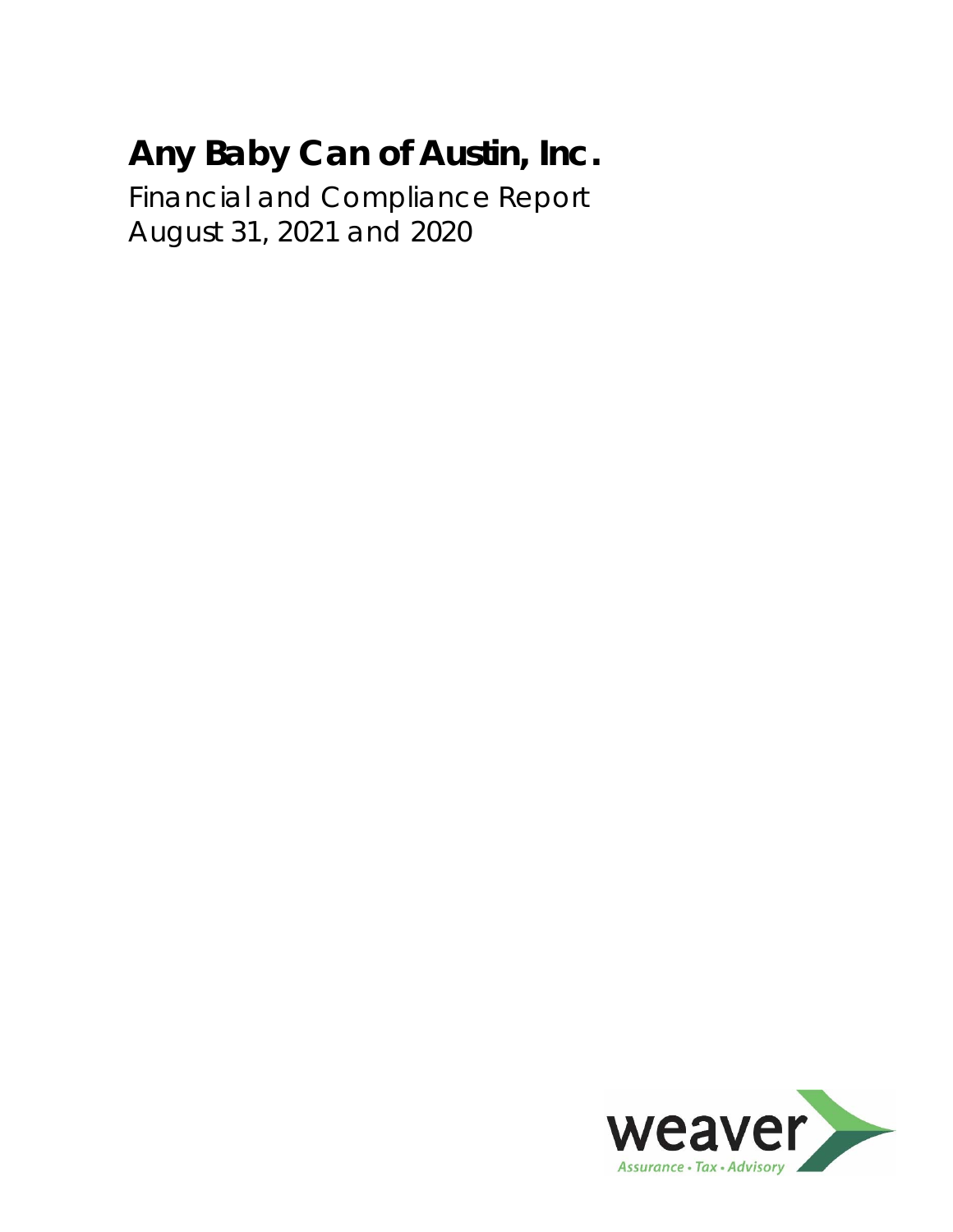# **C O N T E N T S**

| <b>Financial Statements</b>                                                                                                                                                           |  |
|---------------------------------------------------------------------------------------------------------------------------------------------------------------------------------------|--|
|                                                                                                                                                                                       |  |
|                                                                                                                                                                                       |  |
|                                                                                                                                                                                       |  |
|                                                                                                                                                                                       |  |
| Internal Controls and Compliance Reports                                                                                                                                              |  |
| Independent Auditor's Report on Internal Control over Financial Reporting<br>and on Compliance and Other Matters Based on an<br>Audit of Financial Statements Performed in Accordance |  |
| Independent Auditor's Report on Compliance for Each<br>Major Program and Report on Internal Control over Compliance in<br>Accordance with the Uniform Guidance and State of Texas     |  |
|                                                                                                                                                                                       |  |
|                                                                                                                                                                                       |  |
|                                                                                                                                                                                       |  |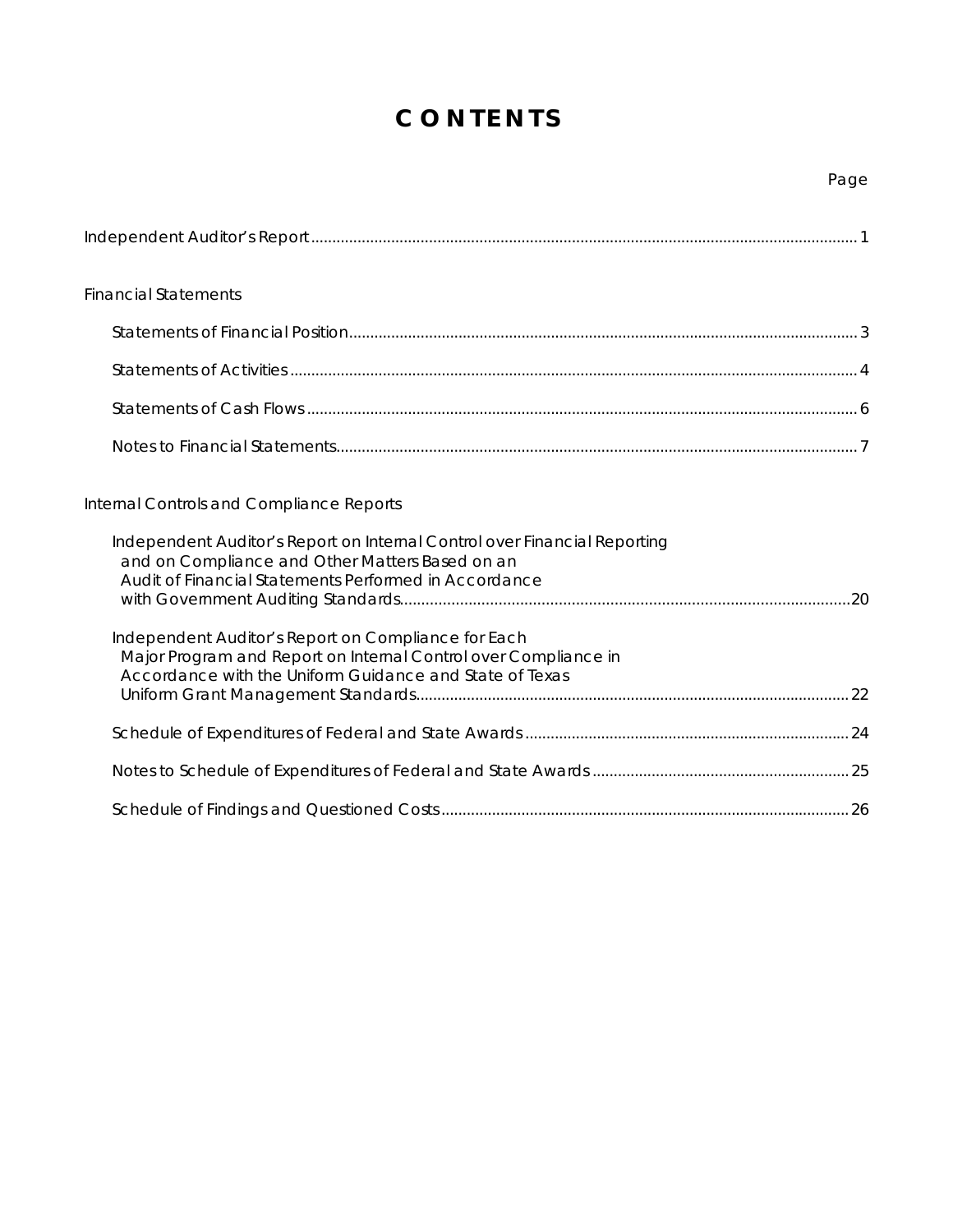

#### **Independent Auditor's Report**

To the Board of Directors of Any Baby Can of Austin, Inc.

### **Report on the Financial Statements**

We have audited the accompanying financial statements of Any Baby Can of Austin, Inc. (the Organization), which comprise the statements of financial position as of August 31, 2021 and 2020, and the related statements of activities and cash flows for the years then ended, and the related notes to the financial statements.

#### **Management's Responsibility for the Financial Statements**

Management is responsible for the preparation and fair presentation of these financial statements in accordance with accounting principles generally accepted in the United States of America; this includes the design, implementation, and maintenance of internal control relevant to the preparation and fair presentation of financial statements that are free from material misstatement, whether due to fraud or error.

#### **Auditor's Responsibility**

Our responsibility is to express an opinion on these financial statements based on our audits. We conducted our audits in accordance with auditing standards generally accepted in the United States of America and the standards applicable to financial audits contained in Government Auditing Standards, issued by the Comptroller General of the United States. Those standards require that we plan and perform the audits to obtain reasonable assurance about whether the financial statements are free from material misstatement.

An audit involves performing procedures to obtain audit evidence about the amounts and disclosures in the financial statements. The procedures selected depend on the auditor's judgment, including the assessment of the risks of material misstatement of the financial statements, whether due to fraud or error. In making those risk assessments, the auditor considers internal control relevant to the entity's preparation and fair presentation of the financial statements in order to design audit procedures that are appropriate in the circumstances, but not for the purpose of expressing an opinion on the effectiveness of the entity's internal control. Accordingly, we express no such opinion. An audit also includes evaluating the appropriateness of accounting policies used and the reasonableness of significant accounting estimates made by management, as well as evaluating the overall presentation of the financial statements.

We believe that the audit evidence we have obtained is sufficient and appropriate to provide a basis for our audit opinion.

#### **Opinion**

In our opinion, the financial statements referred to above present fairly, in all material respects, the financial position of Any Baby Can of Austin, Inc. as of August 31, 2021 and 2020, and changes in its net assets and its cash flows for the years then ended, in accordance with accounting principles generally accepted in the United States of America.

> Weaver and Tidwell, L.L.P. 1601 South MoPac Expressway, Suite D250 *|* Austin, Texas 78746 Main: 512.609.1900 **CPAs AND ADVISORS | WEAVER.COM**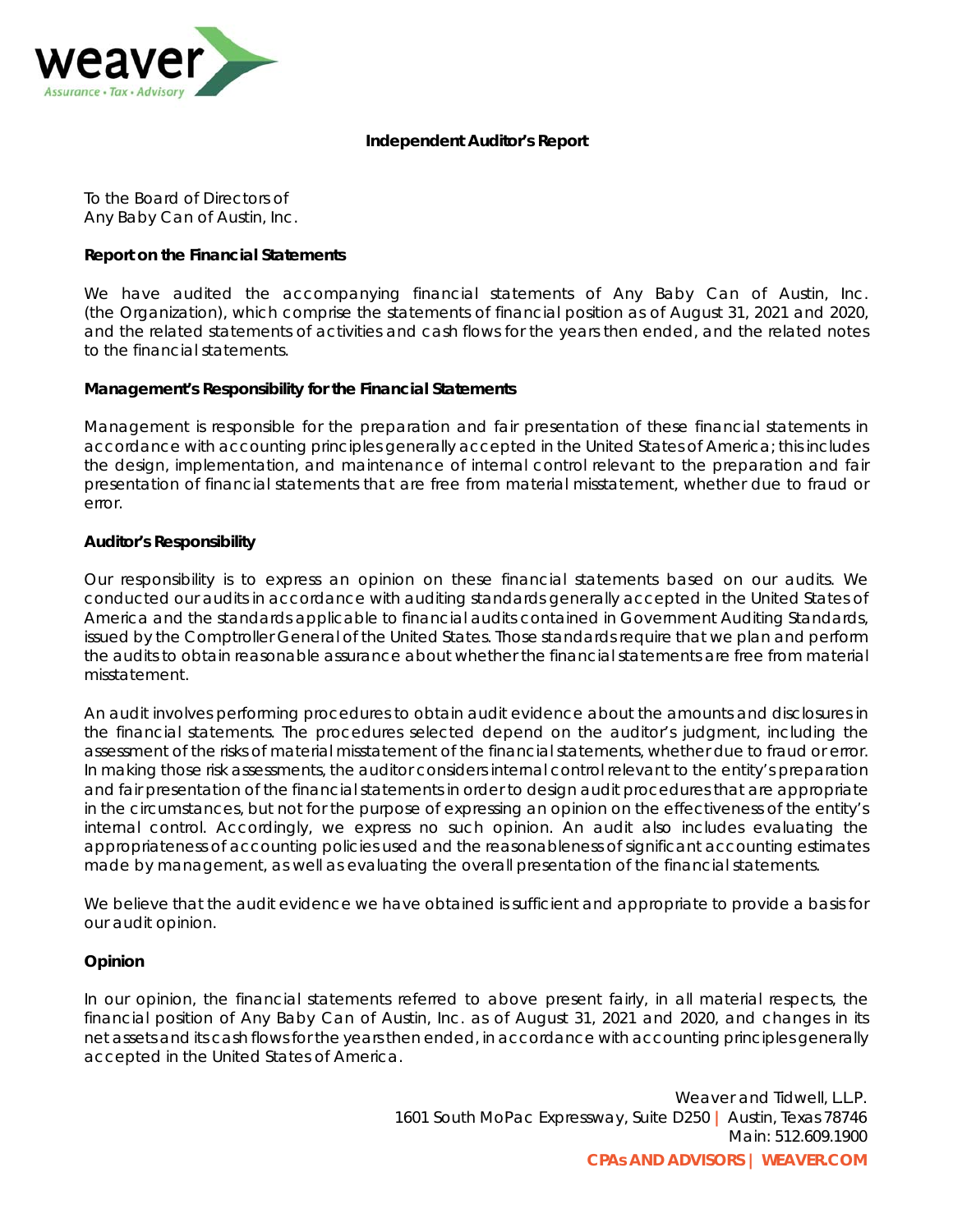The Board of Directors of Any Baby Can of Austin, Inc.

### **Other Matters**

### *Other Information*

Our audits were conducted for the purpose of forming an opinion on the financial statements taken as a whole. The accompanying schedule of expenditures of federal and state awards is presented for purposes of additional analysis as required by the audit requirements of Title 2 U.S. *Code of Federal Regulations (CFR) Part 200, Uniform Administrative Requirements, Cost Principles, and Audit Requirements for Federal Awards (Uniform Guidance)* and the State of Texas Uniform Grant Management Standards (UGMS), and is not a required part of the financial statements. Such information is the responsibility of management and was derived from and relates directly to the underlying accounting and other records used to prepare the financial statements. The information has been subjected to the auditing procedures applied in the audits of the financial statements and certain additional procedures, including comparing and reconciling such information directly to the underlying accounting and other records used to prepare the financial statements or to the financial statements themselves, and other additional procedures in accordance with auditing standards generally accepted in the United States of America. In our opinion, the schedule of expenditures of federal and state awards is fairly stated, in all material respects, in relation to the financial statements taken as a whole.

### **Other Reporting Required by Government Auditing Standards**

In accordance with *Government Auditing Standards*, we have also issued our report dated May 10, 2022 on our consideration of Any Baby Can of Austin, Inc.'s internal control over financial reporting and on our tests of its compliance with certain provisions of laws, regulations, contracts, and grant agreements and other matters. The purpose of that report is to describe the scope of our testing of internal control over financial reporting and compliance and the results of that testing, and not to provide an opinion on internal control over financial reporting or on compliance. That report is an integral part of an audit performed in accordance with *Government Auditing Standards* in considering Any Baby Can of Austin, Inc.'s internal control over financial reporting and compliance.

Weaver and Iiduell, L.S.P.

WEAVER AND TIDWELL, L.L.P.

Austin, Texas May 10, 2022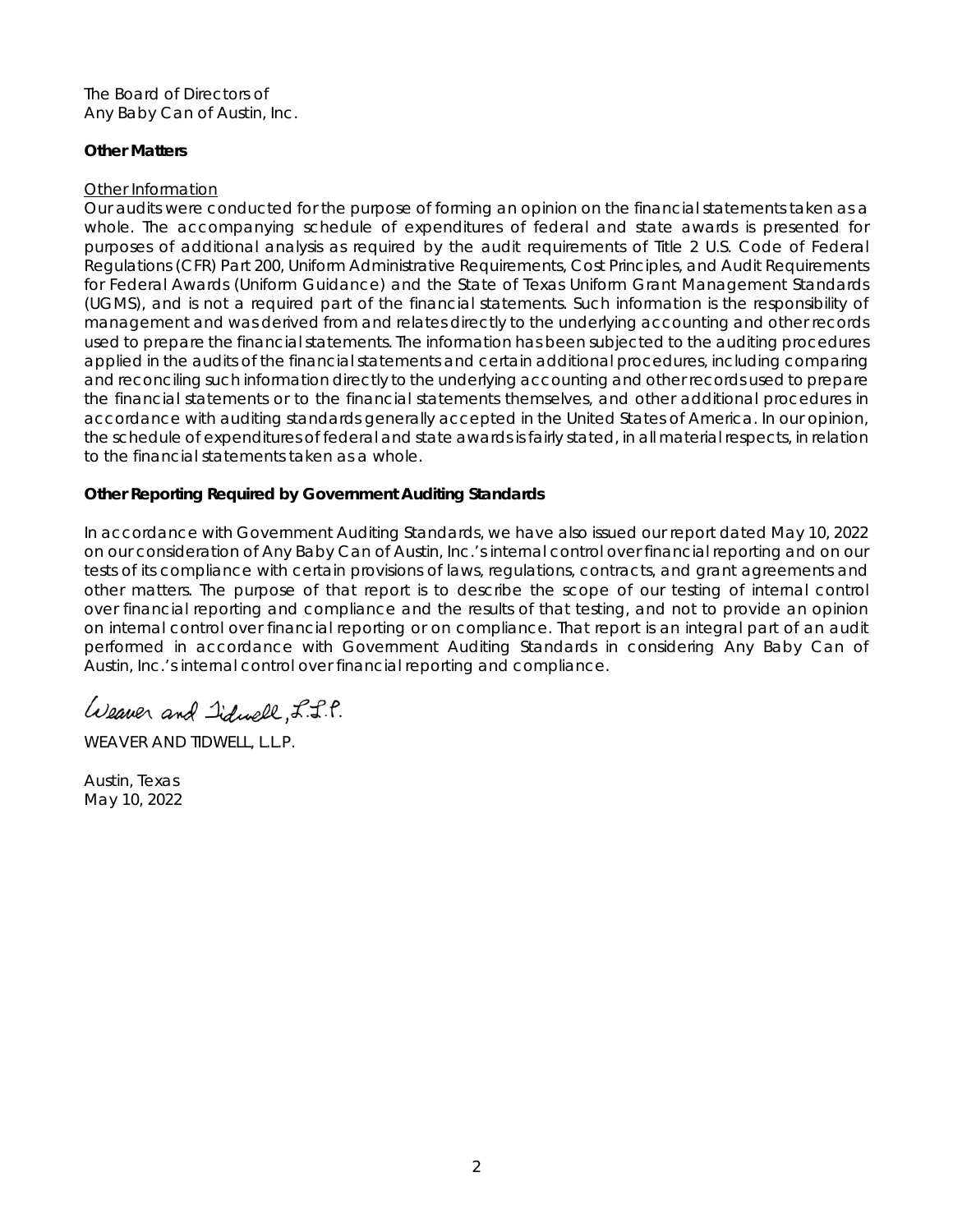Statements of Financial Position As of August 31, 2021 and 2020

|                                              | 2021 |           | 2020            |  |
|----------------------------------------------|------|-----------|-----------------|--|
| <b>ASSETS</b>                                |      |           |                 |  |
| Cash and cash equivalents                    | \$   | 3,934,235 | \$<br>3,659,899 |  |
| Accounts receivable                          |      |           |                 |  |
| Grants and contracts                         |      | 1,725,985 | 1,799,476       |  |
| Medical billings                             |      | 159,201   | 104,033         |  |
| Pledges and other, net                       |      | 3,806     | 19,346          |  |
| Prepaid expenses and other                   |      | 50,098    | 40,045          |  |
| Beneficial interest in assets held by others |      | 371,635   | 290,143         |  |
| Property and equipment, net                  |      | 2,718,016 | 2,806,806       |  |
| <b>TOTAL ASSETS</b>                          |      | 8,962,976 | \$<br>8,719,748 |  |
| LIABILITIES AND NET ASSETS                   |      |           |                 |  |
| <b>CURRENT LIABILITIES</b>                   |      |           |                 |  |
| Accounts payable                             | \$   | 260,461   | \$<br>274,923   |  |
| Accrued expenses                             |      | 735,276   | 619,896         |  |
| Deferred revenue                             |      | 903,071   | 780,902         |  |
| PPP note payable                             |      |           | 1,279,100       |  |
| <b>Total current liabilities</b>             |      | 1,898,808 | 2,954,821       |  |
| <b>NET ASSETS</b>                            |      |           |                 |  |
| Without donor restrictions                   |      | 4,626,465 | 4,190,087       |  |
| With donor restrictions                      |      | 2,437,703 | 1,574,840       |  |
| Total net assets                             |      | 7,064,168 | 5,764,927       |  |
| TOTAL LIABILITIES AND NET ASSETS             | \$   | 8,962,976 | \$<br>8,719,748 |  |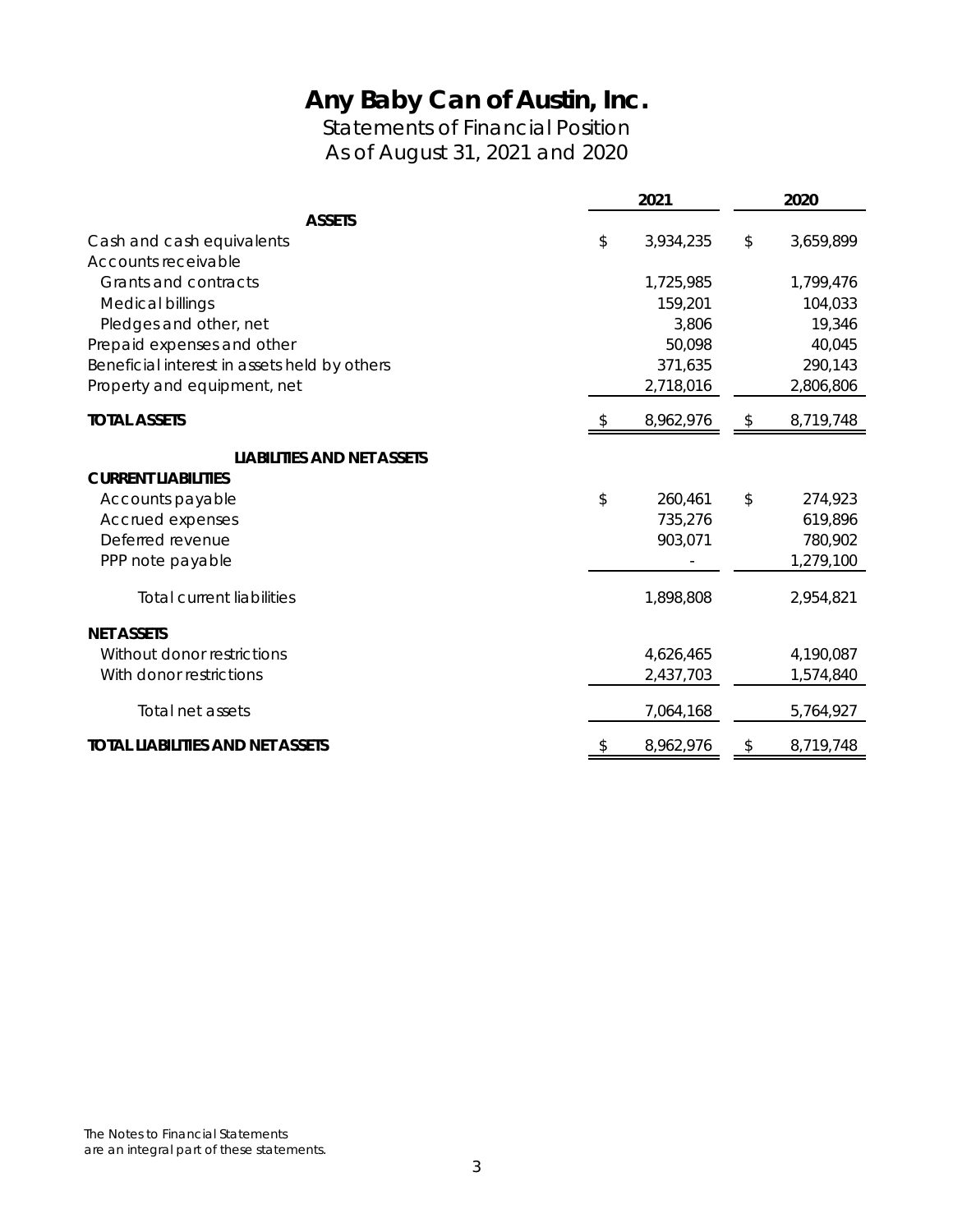### Statement of Activities Year Ended August 31, 2021

|                                       |    | <b>Without Donor</b><br><b>Restrictions</b> |    | <b>With Donor</b><br><b>Restrictions</b> |    | <b>Total</b> |
|---------------------------------------|----|---------------------------------------------|----|------------------------------------------|----|--------------|
| <b>REVENUE AND OTHER SUPPORT</b>      |    |                                             |    |                                          |    |              |
| Donations                             | \$ | 493,407                                     | \$ | 226,984                                  | \$ | 720,391      |
| Foundation contributions              |    | 60,300                                      |    | 2,243,447                                |    | 2,303,747    |
| In-kind contributions                 |    | 77,643                                      |    |                                          |    | 77,643       |
| Special events, net of donor direct   |    |                                             |    |                                          |    |              |
| benefit expense of \$4,131            |    | 150,171                                     |    | 60,000                                   |    | 210,171      |
| Government grants                     |    | 9,571,264                                   |    |                                          |    | 9,571,264    |
| Medical billing                       |    | 2,610                                       |    | 1,884,342                                |    | 1,886,952    |
| Investment income                     |    | 31,119                                      |    | 67,402                                   |    | 98,521       |
| Miscellaneous income                  |    | 3,016                                       |    | 1,700                                    |    | 4,716        |
| Net assets released from restrictions |    | 3,621,012                                   |    | (3,621,012)                              |    |              |
| Total revenue and other support       |    | 14,010,542                                  |    | 862,863                                  |    | 14,873,405   |
| <b>EXPENSES</b>                       |    |                                             |    |                                          |    |              |
| Program services                      |    | 12,692,402                                  |    |                                          |    | 12,692,402   |
| Management and general                |    | 119,985                                     |    |                                          |    | 119,985      |
| Fundraising                           |    | 761,777                                     |    |                                          |    | 761,777      |
| Total expenses                        |    | 13,574,164                                  |    |                                          |    | 13,574,164   |
| <b>CHANGE IN NET ASSETS</b>           |    | 436,378                                     |    | 862,863                                  |    | 1,299,241    |
| NET ASSETS, beginning of year         |    | 4,190,087                                   |    | 1,574,840                                |    | 5,764,927    |
| NET ASSETS, end of year               | \$ | 4,626,465                                   | \$ | 2,437,703                                | \$ | 7,064,168    |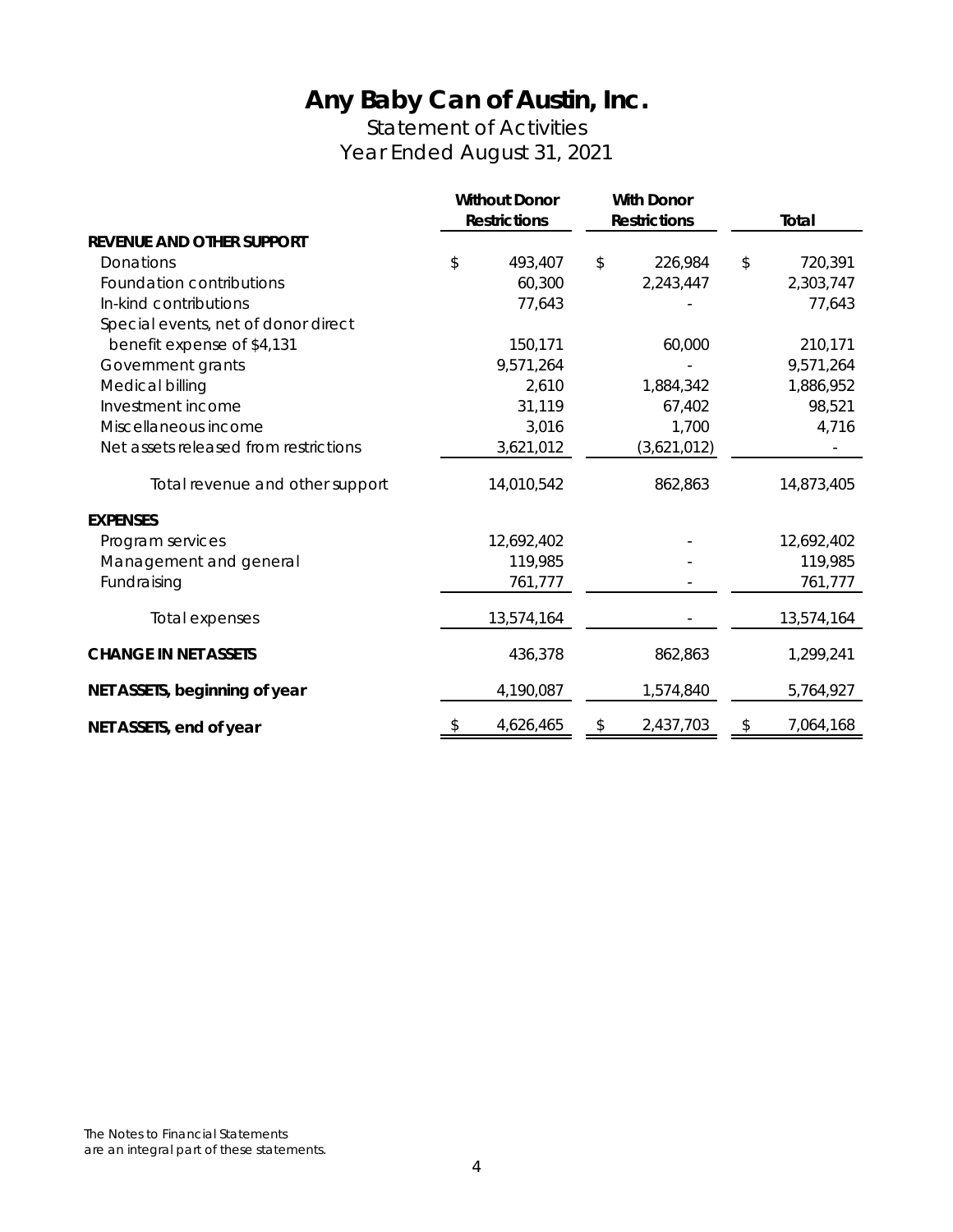Statement of Activities Year Ended August 31, 2020

|                                       |    | <b>Without Donor</b><br><b>Restrictions</b> |    | <b>With Donor</b><br><b>Restrictions</b> |    | Total      |
|---------------------------------------|----|---------------------------------------------|----|------------------------------------------|----|------------|
| <b>REVENUE AND OTHER SUPPORT</b>      |    |                                             |    |                                          |    |            |
| Donations                             | \$ | 486,320                                     | \$ | 71,707                                   | \$ | 558,027    |
| Foundation contributions              |    | 749,766                                     |    | 1,059,748                                |    | 1,809,514  |
| In-kind contributions                 |    | 68,113                                      |    |                                          |    | 68,113     |
| Special events, net of donor direct   |    |                                             |    |                                          |    |            |
| benefit expense of \$20,908           |    | 219,831                                     |    | 75,000                                   |    | 294,831    |
| Government grants                     |    | 7,210,292                                   |    |                                          |    | 7,210,292  |
| Medical billing                       |    | 6,694                                       |    | 1,786,963                                |    | 1,793,657  |
| Investment income                     |    | 14,035                                      |    | 15,487                                   |    | 29,522     |
| Net assets released from restrictions |    | 3,404,963                                   |    | (3,404,963)                              |    |            |
| Total revenue and other support       |    | 12,160,014                                  |    | (396, 058)                               |    | 11,763,956 |
| <b>EXPENSES</b>                       |    |                                             |    |                                          |    |            |
| Program services                      |    | 10,589,601                                  |    |                                          |    | 10,589,601 |
| Management and general                |    | 139,602                                     |    |                                          |    | 139,602    |
| Fundraising                           |    | 729,588                                     |    |                                          |    | 729,588    |
| Total expenses                        |    | 11,458,791                                  |    |                                          |    | 11,458,791 |
| <b>CHANGE IN NET ASSETS</b>           |    | 701,223                                     |    | (396, 058)                               |    | 305,165    |
| NET ASSETS, beginning of year         |    | 3,488,864                                   |    | 1,970,898                                |    | 5,459,762  |
| NET ASSETS, end of year               | \$ | 4,190,087                                   | \$ | 1,574,840                                | \$ | 5,764,927  |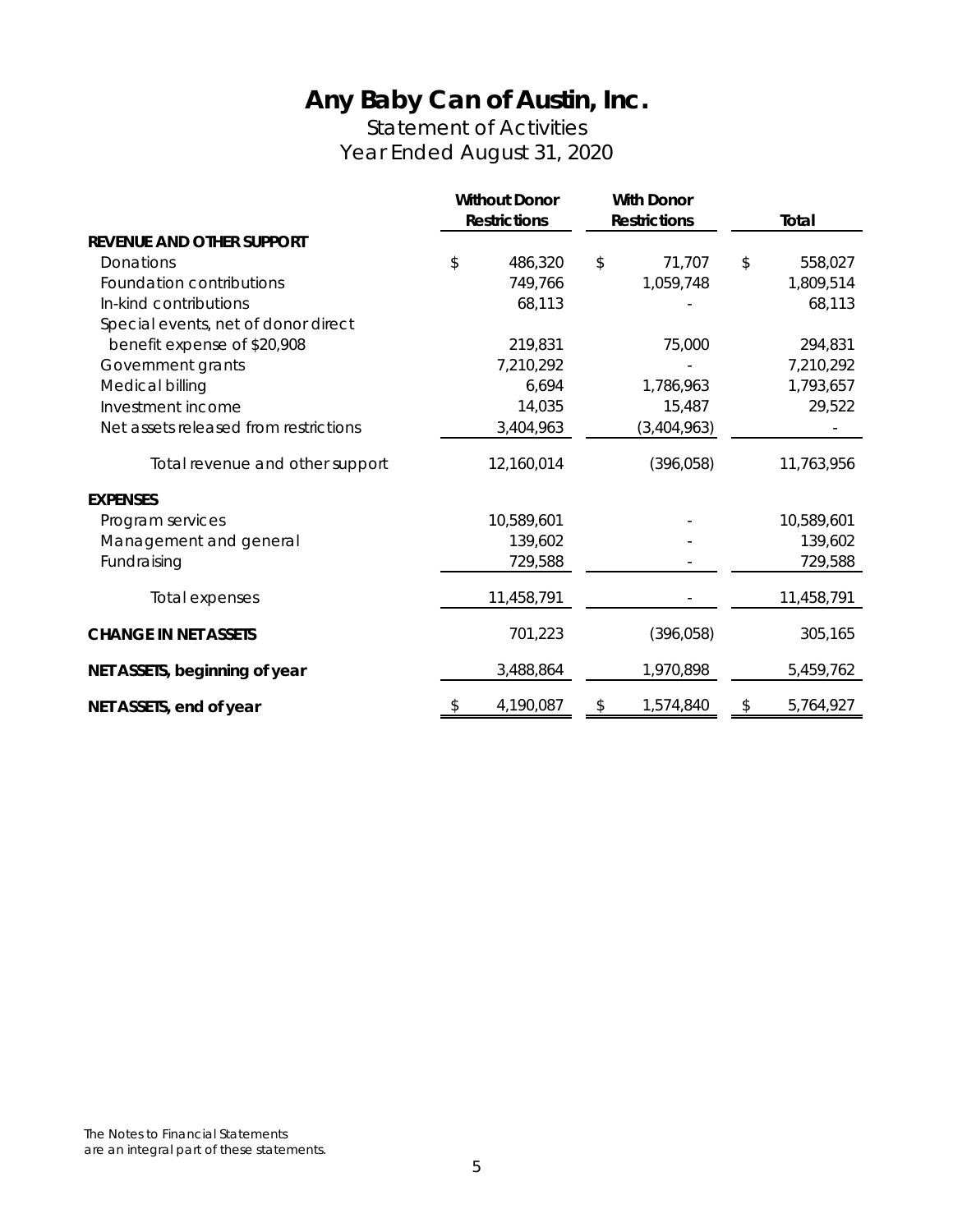### Statements of Cash Flows Years Ended August 31, 2021 and 2020

|                                                                                               | 2021 |               | 2020 |           |
|-----------------------------------------------------------------------------------------------|------|---------------|------|-----------|
| <b>CASH FLOWS FROM OPERATING ACTIVITIES</b>                                                   |      |               |      |           |
| Change in net assets                                                                          | \$   | 1,299,241     | \$   | 305,165   |
| Adjustments to reconcile change in net assets to net cash                                     |      |               |      |           |
| provided by (used in) operations                                                              |      |               |      |           |
| Depreciation                                                                                  |      | 106,673       |      | 106,875   |
| Net (gain) loss in value of beneficial interest<br>Change in operating assets and liabilities |      | (81, 492)     |      | (16, 583) |
| Grants and contracts receivable                                                               |      | 73,491        |      | 326,271   |
| Medical billings                                                                              |      | (55, 168)     |      | 11,304    |
| Pledges and other receivable                                                                  |      | 15,540        |      | 65,478    |
| Prepaid expenses and other                                                                    |      | (10,053)      |      | 3,988     |
| Accounts payable                                                                              |      | (14, 462)     |      | 13,684    |
| Accrued expenses                                                                              |      | 115,380       |      | 147,118   |
| Deferred revenue                                                                              |      | 122,169       |      | 780,902   |
| Net cash provided by operating activities                                                     |      | 1,571,319     |      | 1,744,202 |
| <b>CASH FLOWS FROM INVESTING ACTIVITIES</b>                                                   |      |               |      |           |
| Purchase of property and equipment                                                            |      | (17, 883)     |      | (7,006)   |
| Net cash used in investing activities                                                         |      | (17, 883)     |      | (7,006)   |
| <b>CASH FLOWS FROM FINANCING ACTIVITIES</b>                                                   |      |               |      |           |
| Proceeds from (payments on) debt issuance                                                     |      | (1, 279, 100) |      | 1,279,100 |
| Net cash provided by (used in) financing activities                                           |      | (1, 279, 100) |      | 1,279,100 |
| Net change in cash and cash equivalents                                                       |      | 274,336       |      | 3,016,296 |
| CASH AND CASH EQUIVALENTS, beginning of year                                                  |      | 3,659,899     |      | 643,603   |
| CASH AND CASH EQUIVALENTS, end of year                                                        | \$   | 3,934,235     | \$   | 3,659,899 |
| <b>SUPPLEMENTAL DISCLOSURES</b>                                                               |      |               |      |           |
| Cash paid for interest                                                                        | \$   |               | \$   |           |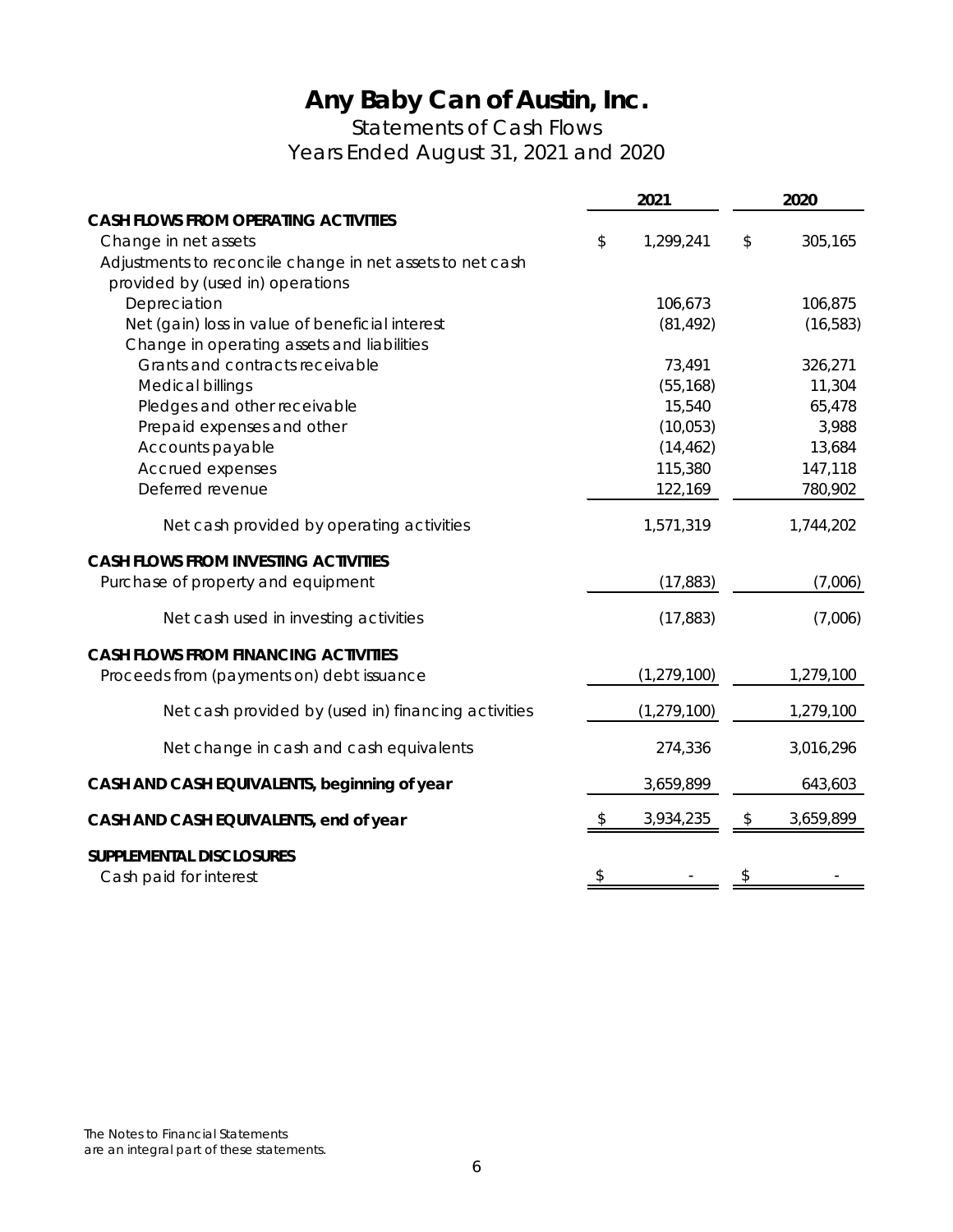Notes to Financial Statements

### **Note 1. Organization**

### **Organization**

Any Baby Can of Austin, Inc. (the Organization) is a Texas non-profit corporation chartered in 1993 as a comprehensive family service organization. The Organization's primary mission is to ensure that all children reach their potential through education, therapy and family support services.

The Organization, founded as Any Baby Can of Austin, Inc. in 1993, was at the direction of and with funding from the Texas Department of Health and focused on children with special health care needs. In 2000, this Organization merged with the Center for Development, Education, and Nutrition Family Resource Center (CEDEN), which was founded in 1979 as a resource center to promote and strengthen families in need of prenatal, early childhood and parenting education. In November 2003, the Candlelighters Childhood Cancer Foundation of the Austin Area, a grassroots, parent-driven nonprofit, which worked with children and families battling childhood cancer, became part of the Organization and in 2008, Children's Hearing Aid Texas, a project with the purpose of providing hearing devices and auditory services to children in need, was merged into the Organization.

### **Note 2. Summary of Significant Accounting Policies**

### **Basis of Presentation**

The Organization's financial statements have been prepared on the accrual basis of accounting in accordance with accounting principles generally accepted in the United States of America (GAAP). For financial statement purposes, the Organization reports information regarding its financial position and activities according to two classes of net assets; net assets with donor restrictions and net assets without donor restrictions.

### **Net Asset Classifications**

The Organization classifies its net assets into two categories as follows:

*Net Assets With Donor Restrictions:* Net assets subject to donor-imposed stipulations that they may be maintained permanently by the Organization or may be fulfilled by actions of the Organization pursuant to those stipulations or that expire by the passage of time. When a restriction is satisfied, Net Assets with Donor Restrictions are reclassified to Net Assets without Donor Restrictions.

*Net Assets Without Donor Restrictions:* Net assets that are not subject to donor-imposed stipulations. Net Assets without Donor Restrictions may be used for any purpose or designated for specific purposes by action of the Board of Directors.

Financial Accounting Standards Board (FASB) issued FASB Accounting Standards Codification (ASC) Topic 958-205, which provides guidance on the net asset classification of donor-restricted endowment funds for a not-for-profit organization that is subject to an enacted version of the Uniform Prudent Management of Institutional Funds Act of 2006 (UPMIFA). ASC Topic 958-205 provides for disclosures about an organization's endowment funds (both donor-restricted endowment funds and board-designated endowment funds) whether or not the organization is subject to UPMIFA.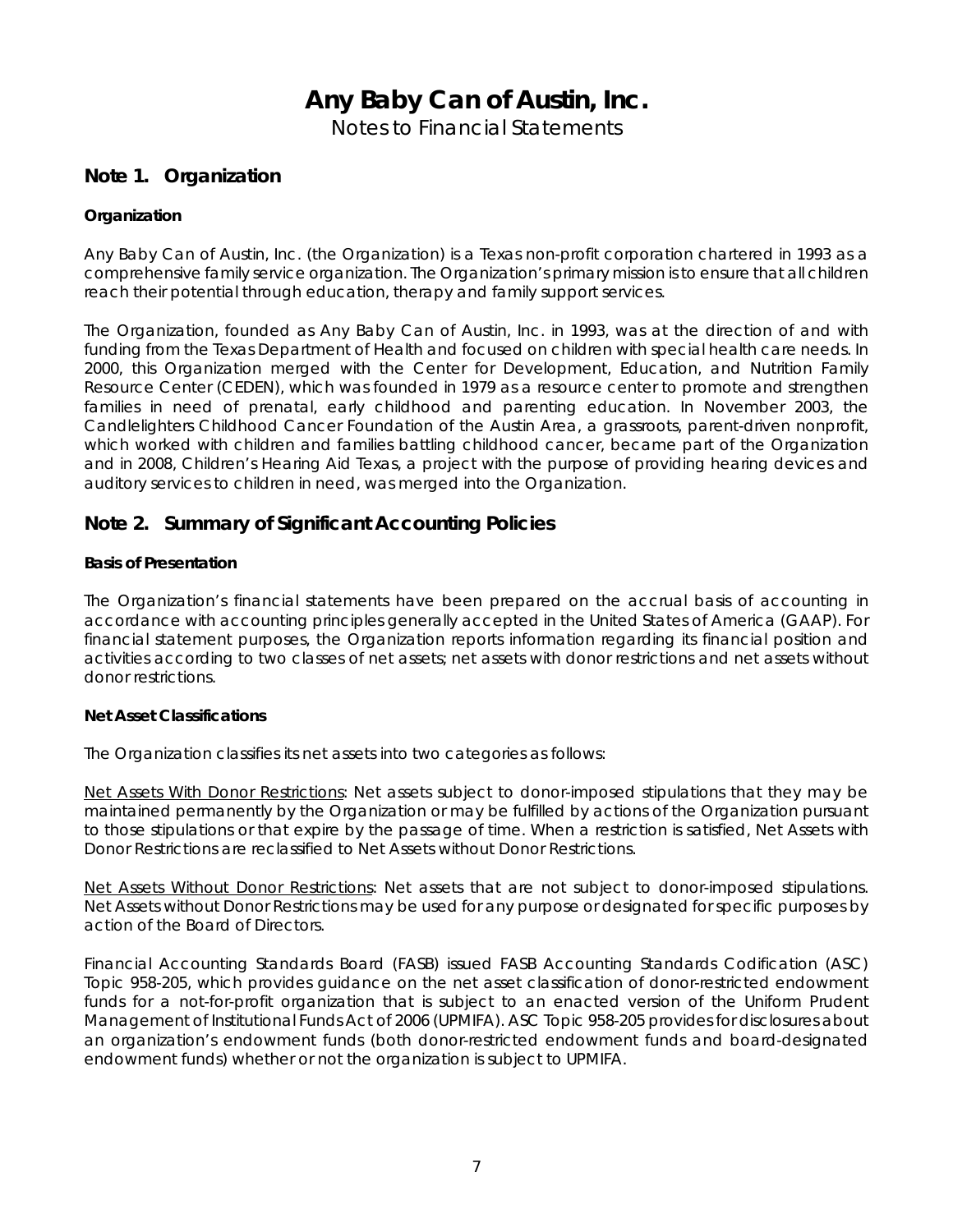Notes to Financial Statements

The state of Texas adopted UPMIFA effective September 2007. The Organization has determined that the majority of its net assets do not meet the definition of endowments under UPMIFA. While not UPMIFA-defined endowments, the Organization intends many of its funds to be permanent and manages them accordingly. Further references to "endowment", "endowment fund", or "endowed assets" in these notes relate to those intentions of the Organization.

### **Cash and Cash Equivalents**

For purposes of the statement of cash flows, cash and cash equivalents consist of cash held in bank deposit accounts and short-term, highly liquid investments with purchased maturities of 90 days or less.

### **Contributions, Grants, and Other Support**

Contributions and grants received (including unconditional promises to give, Pledges) are recorded as revenue without donor restrictions or with donor restrictions in the period received depending on the existence and/or nature of any donor restrictions. Conditional contributions and grants are recognized as revenue when the conditions upon which they depend are substantially met. Promises to give are recognized as revenue only if sufficient evidence exists in the form of verifiable documentation that a promise was made and received, and any conditions to receive have been met.

For government grants in which the restriction is met in the same period that the revenue is recognized, the Organization has elected to recognize as a net asset without donor restrictions. All other revenue and support is reported as restricted if the support is received with donor stipulations that limit the use of donated assets. When a donor restriction expires, that is, when a stipulated time restriction ends or purpose restriction is accomplished, net assets with donor restrictions are reclassified to net assets without donor restrictions and reported in the statement of activities as net assets released from restrictions. Support that is not restricted by the donor is reported as an increase in net assets without donor restrictions in the reporting period in which the support is recognized. Donated assets are recorded at their estimated fair values at the date of receipt.

Pledges and grants with maturity dates due within 12 months are recorded at net realizable value, while pledges with maturity dates in subsequent years are recorded at the present value of their net realizable value using an appropriate discount rate.

#### **Allowance for Doubtful Accounts**

Governmental grants included in receivables are individually analyzed for purposes of determining collectability at year-end, and an allowance was not deemed necessary at August 31, 2021 or 2020. The Organization evaluates the collectability of its pledges and adequacy of its allowance for doubtful accounts on a periodic basis. The evaluation includes historical loss experience, length of time the pledges are past due, and adverse situations that may affect the donor's ability to honor its pledge. The Organization records and adjusts its allowance for doubtful accounts as necessary.

#### **Contributed Services and Assets**

During the years ended August 31, 2021 and 2020, the value of contributed services meeting the requirements for recognition in the financial statements was not material and no amounts have been recorded. Although individuals volunteer their time and perform a variety of tasks that assist the Organization, these services do not meet the criteria for recognition as contributed services. Contributed assets are recorded at their estimated fair value on the date of donation. The Organization received in-kind contributions for the years ended August 31, 2021 and 2020 of \$77,643 and \$68,113, respectively.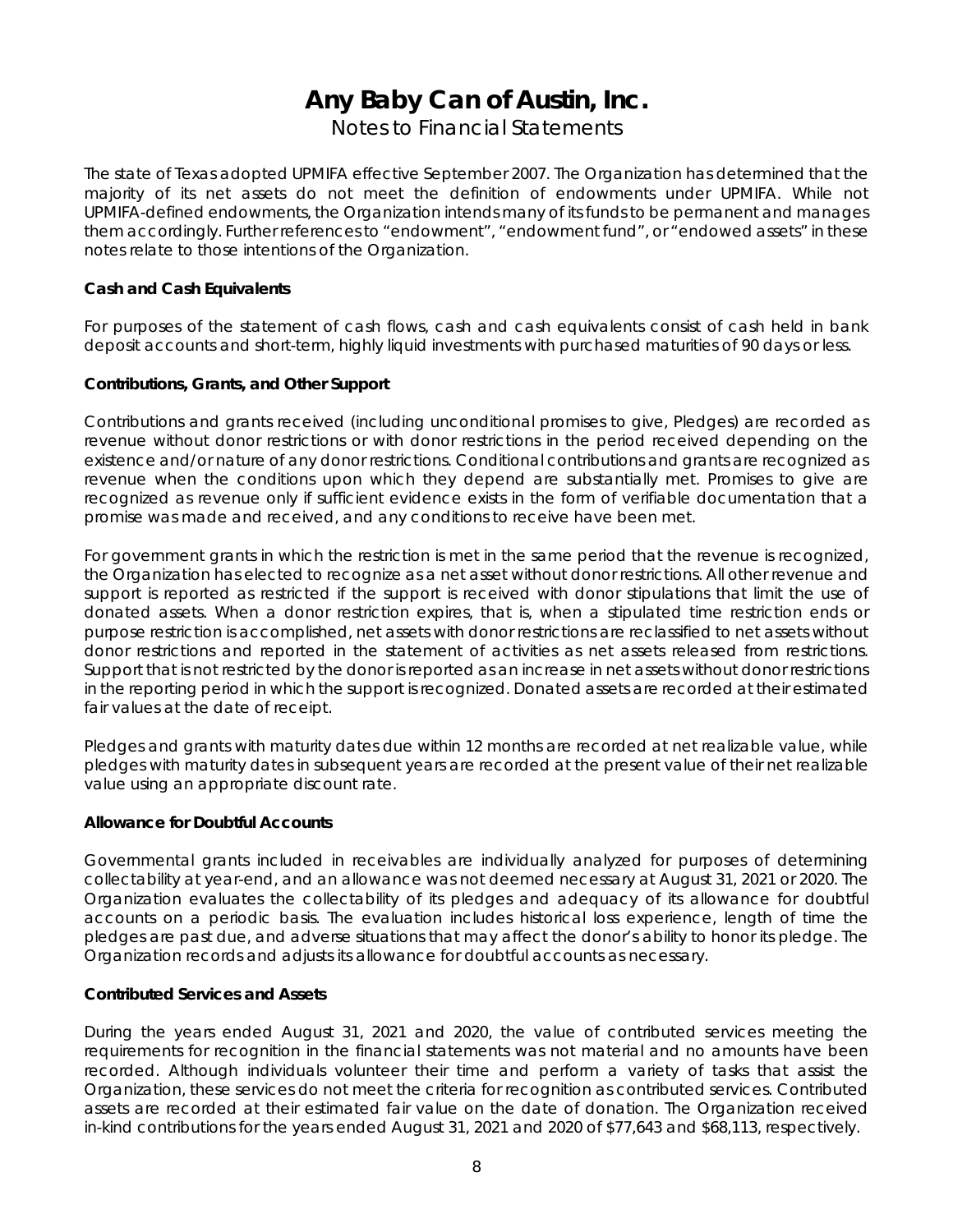Notes to Financial Statements

The Organization reports contributions of land, buildings, and equipment as unrestricted, unless explicit donor stipulations specify how the donated assets must be used. Gifts of assets with explicit restrictions that specify how the assets are to be used are accounted for as restricted support. The Organization reports expirations of donor restrictions when the donated or acquired long-lived assets are placed in service.

### **Property and Equipment**

Property and equipment purchased for or exceeding \$2,500 are recorded at cost. Property and equipment are depreciated using the straight-line method over the useful lives of the assets as follows:

| <b>Buildings and improvements</b> | 5 - 37 years |
|-----------------------------------|--------------|
| Furniture and equipment           | 3 - 5 years  |
| <b>Vehicles</b>                   | 3 - 5 years  |

#### **Investments**

The value of beneficial interests held by others is based on the value of the Organization's proportional share of the overall assets held by the trustee. Investment income and unrealized gains and losses from beneficial interests are reported as net assets with donor restrictions until appropriated for expenditure. Alternatively, distributions made from the trustee to the Organization are reported as increases to net assets without donor restrictions and are available for use in normal operations.

#### **Income Taxes**

The Organization is exempt from federal income tax under the Internal Revenue Code Section 501(c)(3) for income related to its exempt purpose. The Organization is classified by the Internal Revenue Service as an organization other than a private foundation.

The Organization recognizes in its financial statements the financial effect of a tax position, if that position is more likely than not to be sustained upon examination, including resolution of any appeals or litigation processes, based upon the technical merits of the position. Tax positions taken related to the Organization's tax exempt status for federal tax purposes have been reviewed, and management is of the opinion that material positions taken by the Organization would more likely than not be sustained by examination. Accordingly, the Organization has not recorded an income tax liability for uncertain tax benefits.

### **Use of Estimates**

The preparation of financial statements in conformity with GAAP requires management to make estimates and assumptions that affect the reported amount of assets and liabilities and disclosure of contingent assets and liabilities at the date of the financial statements and the reported amounts of revenues and expenses during the reporting period. Accordingly, actual results could differ from those estimates.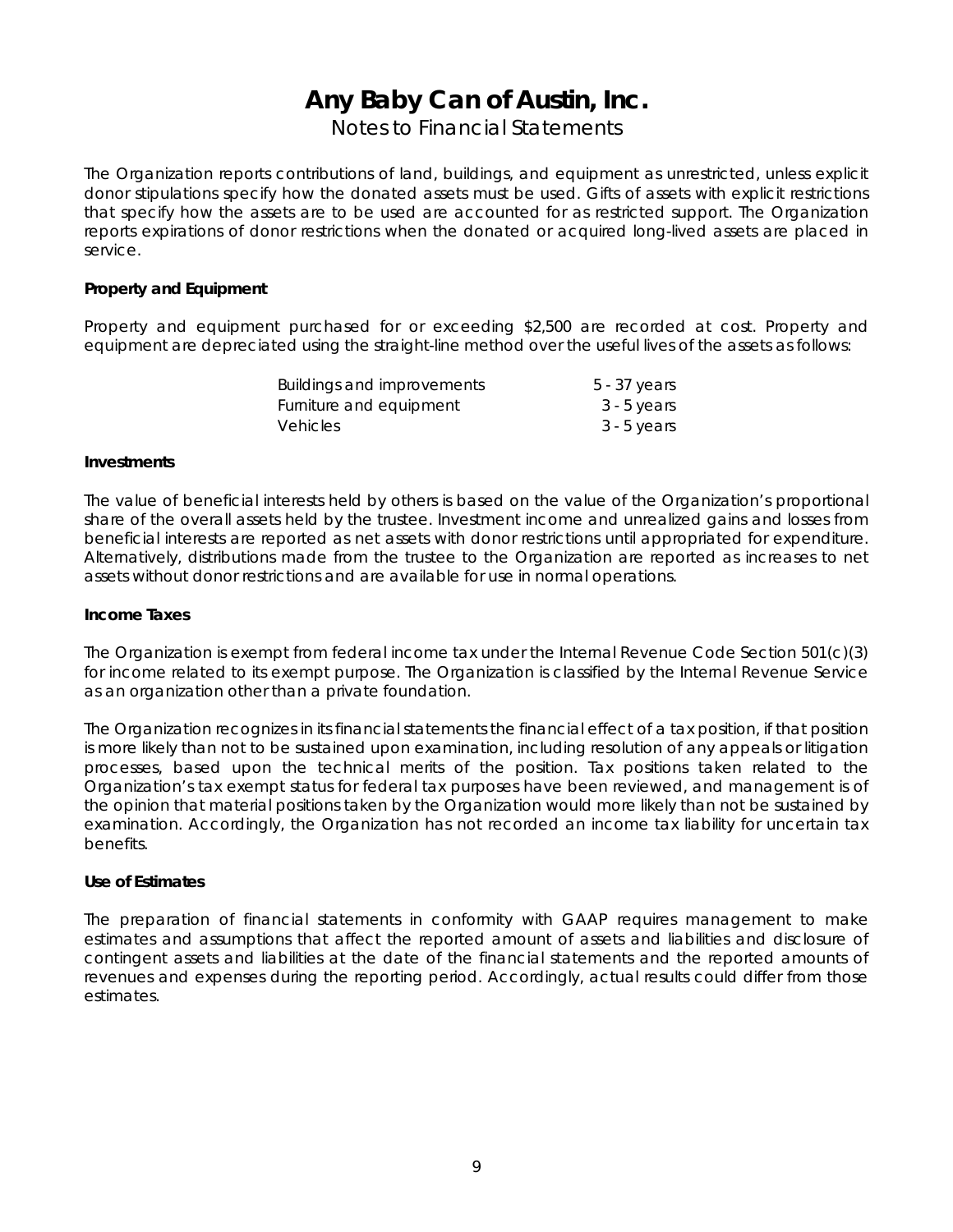Notes to Financial Statements

### **Functional Expenses**

The expense information contained in the statements of activities reports certain categories of expenses that are attributable to program services or supporting functions of the Organization. The costs of providing program or other activities have been summarized on a functional basis in Note 14 of the financial statements. Accordingly, certain costs are allocated among program services and supporting services benefited. Such allocations are determined by management on an equitable basis.

The expenses that are allocated include the following:

|                                 | Method of       |
|---------------------------------|-----------------|
| Expense                         | Allocation      |
|                                 |                 |
| Salaries and benefits           | Time and effort |
| Communication                   | FTE count       |
| Professional fees and contracts | FTF count       |
| Supplies and printing           | FTF count       |
| Equipment rental                | FTE count       |
| Occupancy                       | Square footage  |
| Depreciation                    | Square footage  |

#### **Concentration of Credit Risk**

The Organization maintains its cash in bank deposit accounts, which, at times, may exceed Federal Reserve limits. Accounts are guaranteed by the Federal Deposit Insurance Corporation up to certain limits. The Organization has not experienced any losses in such accounts.

#### **Long-Lived Assets**

Long-lived assets held and used by the Organization are reviewed for impairment whenever events or changes in circumstances indicate that their net book value may not be recoverable. When such factors and circumstances exist, the Organization compares the projected undiscounted future cash flows associated with the related asset or group of assets over their estimated useful lives against their respective carrying amounts. Impairment, if any, is based on the excess of the carrying amount over the fair value of those assets and is recorded in the period in which the determination was made. No indicators of impairment existed at August 31, 2021 or 2020.

#### **Recent Accounting Pronouncements**

In May 2014, the FASB issued Accounting Standards Update (ASU) 2014-09, *Revenue from Contracts with Customers.* The update is a comprehensive new revenue recognition model that requires a company to recognize revenue to depict the transfer of goods or services to a customer at an amount that reflects the consideration it expects to receive in exchange for goods or services. ASU 2014-09 also requires additional disclosure about the nature, amount, timing, and uncertainty of revenue and cash flows arising from customer contracts, including significant judgments and changes in judgments and assets recognized from costs incurred to obtain or fulfill a contract. The ASU is effective for annual and interim periods beginning after December 15, 2018. The Organization adopted this update as of September 1, 2019. The adoption of this ASU did not have a significant impact on the financial statements.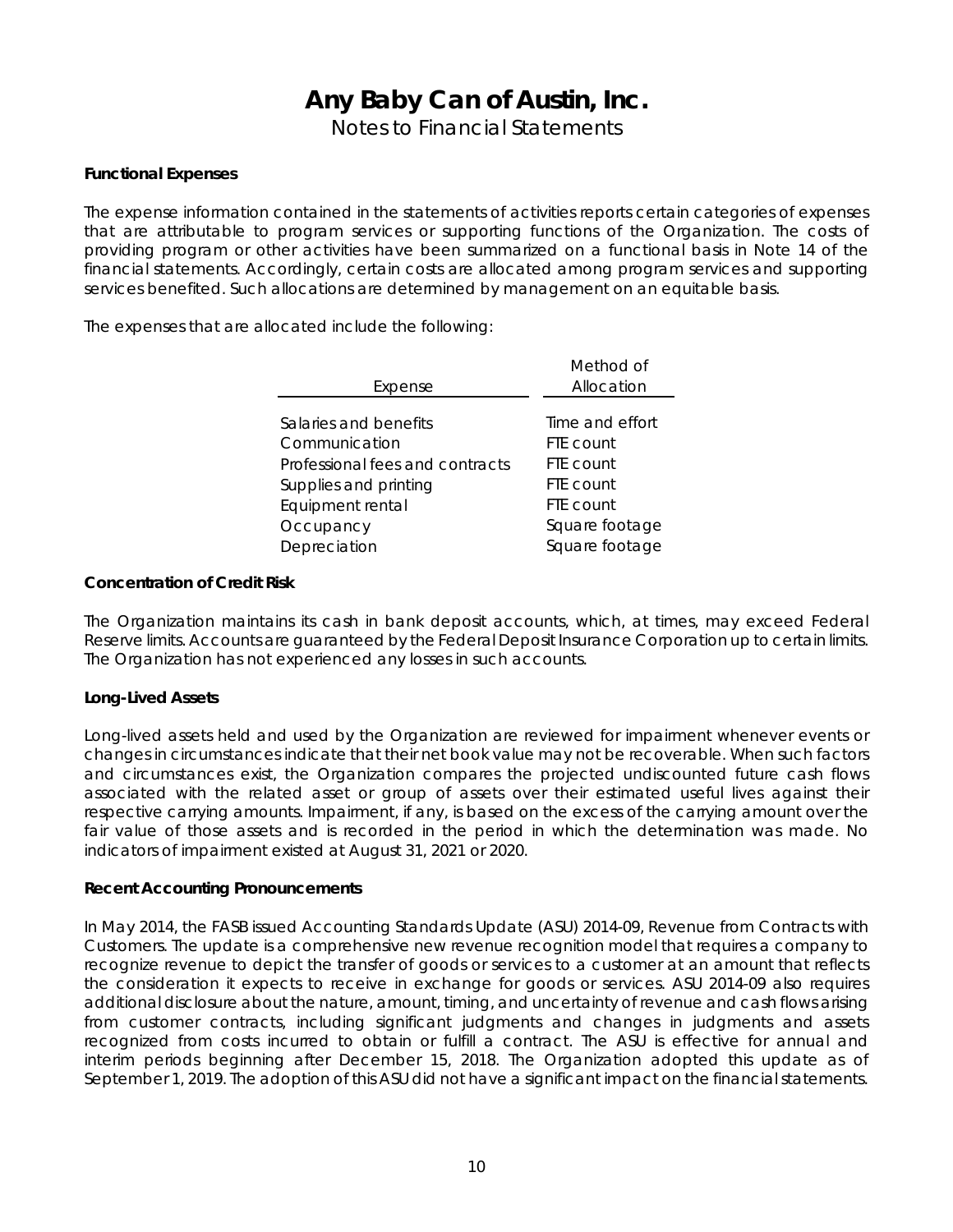Notes to Financial Statements

In June 2018, The FASB issued ASU 2018-08, Not-for-Profit Entities (Topic 958*): Clarifying the Scope and the*  Accounting Guidance for Contributions Received and Contributions Made, which is intended to clarify and improve the scope and the accounting guidance for contributions received and made, primarily by not-for-profit organizations. The amendments in this ASU provide a more robust framework for determining whether a transaction should be accounted for as a contribution or as an exchange transaction. ASU 2018-18 is effective for all entities for fiscal years, and interim periods within those fiscal years, beginning after December 15, 2019. The Organization adopted this update as of September 1, 2020. The adoption of this ASU did not have a significant impact on the financial statements.

In February 2016, FASB issued ASU 2016-02, *Leases (Topic 842)*. This ASU requires a lessee to recognize a right-of-use asset and a lease liability under most operating leases in its Statement of Financial Position. For non-public companies, the ASU is effective for years beginning after December 15, 2021. Early adoption is permitted. The Organization is currently evaluating the impact of ASU 2016-02 on its financial statements.

### **Subsequent Events**

The Organization evaluated events that occurred, for recognition and disclosure, after August 31, 2021 through May 10, 2022, the date these financial statements were available to be issued.

The Organization created an Investment Committee which had their first meeting on November 30, 2021. An investment policy governing the investment of unrestricted cash reserves was presented and approved by the Finance Committee and Board of Directors in February 2022. The goal of the investment portfolio is to provide real returns of 3-5% above inflation over long periods. The asset allocation guidelines provide for a target of 60% publicly traded global equities and 40% fixed income and cash securities. The organization funded their first investment under this policy in April 2022 using \$500,000 from unrestricted cash reserves.

### **Note 3. Pledges Receivable**

Pledges are stated at their realizable value net of a discount on long-term pledges and an allowance for uncollectible pledges. A risk-free interest rate of .40% and .11% was used to determine the present value of the long-term pledges at August 31, 2021 and 2020, respectively. Outstanding pledges have various maturity dates through February 2022. At August 31, 2021 and 2020, the discount on pledges was approximately \$0 for each year, and the allowance for uncollectible pledges totaled \$35 and \$325, respectively.

### **Note 4. Fair Value Measurements**

The Organization has established a three-level valuation hierarchy for disclosure of fair value measurements, and expands disclosures about fair value measurements to include how fair value is determined for assets and liabilities. Fair value is defined as an exit price representing the amount that would be received to sell an asset, or paid to transfer a liability in an orderly transaction between market participants. An instrument's categorization within the hierarchy is based upon the lowest level of input that is significant to the fair value measurement. The significant levels of inputs are as follows:

*Level 1:* Inputs that utilize quoted prices (unadjusted) in active markets for identical assets or liabilities.

*Level 2:* Inputs that include quoted prices for similar assets and liabilities in active markets, and inputs that are observable for the asset or liability, either directly or indirectly, for substantially the full term of the financial instrument. Fair values for these instruments are estimated using pricing models, quoted prices of securities with similar characteristics, or discounted cash flows.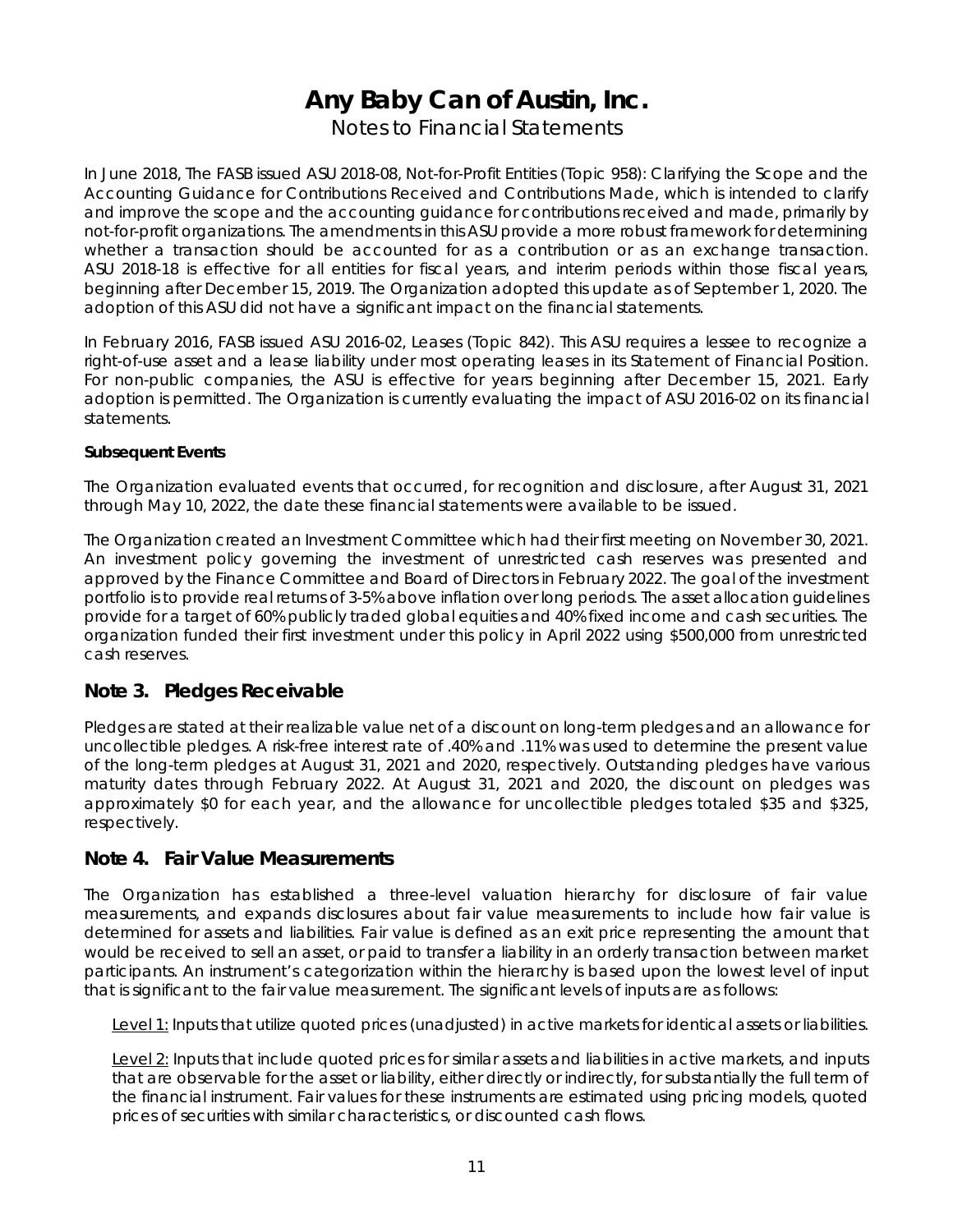Notes to Financial Statements

Level 3: Inputs that are unobservable inputs for the asset or liability, which are typically based on an entity's own assumptions, as there is little, if any, related market activity.

During 2009, the Organization transferred endowment funds totaling \$157,306 to the Austin Community Foundation (ACF) to take advantage of ACF's investment expertise and to allow these funds to gain synergies with other funds held by ACF. ACF does not hold variance power over these endowed funds; therefore, the Organization can request distribution at any point in time. The Organization has classified these funds as permanently restricted and they are considered Level 2 investments. The amount available for distribution for each respective year is calculated as 8% of the fair market value of the fund as of January 31(the valuation date), to be distributed on a quarterly basis. Any return on investment in excess of distribution amount is to be added to the original gift and is recorded as an increase in donor restricted net assets as temporarily restricted until those amounts are appropriated for expenditure by the Organization. There were no distributions from these endowment funds for the year ended August 31, 2021 or 2020.

The table below summarizes the instruments recognized at fair value by level for the year ended August 31, 2021:

|                     |  | (Level 1 | (Level 2) |         | (Level 3) |                          | Total |         |
|---------------------|--|----------|-----------|---------|-----------|--------------------------|-------|---------|
| Beneficial interest |  |          |           |         |           |                          |       |         |
| held by others      |  |          |           | 371,635 |           | $\overline{\phantom{a}}$ |       | 371,635 |
|                     |  |          |           | 371,635 |           |                          |       | 371,635 |

The table below summarizes the instruments recognized at fair value by level for the year ended August 31, 2020:

|                     |          | 2020 |           |         |  |  |  |         |           |  |                   |
|---------------------|----------|------|-----------|---------|--|--|--|---------|-----------|--|-------------------|
|                     | (Level 1 |      | (Level 2) |         |  |  |  |         | (Level 3) |  | <sup>r</sup> otal |
| Beneficial interest |          |      |           |         |  |  |  |         |           |  |                   |
| held by others      |          | -    |           | 290.143 |  |  |  | 290,143 |           |  |                   |
|                     |          |      |           | 290,143 |  |  |  | 290,143 |           |  |                   |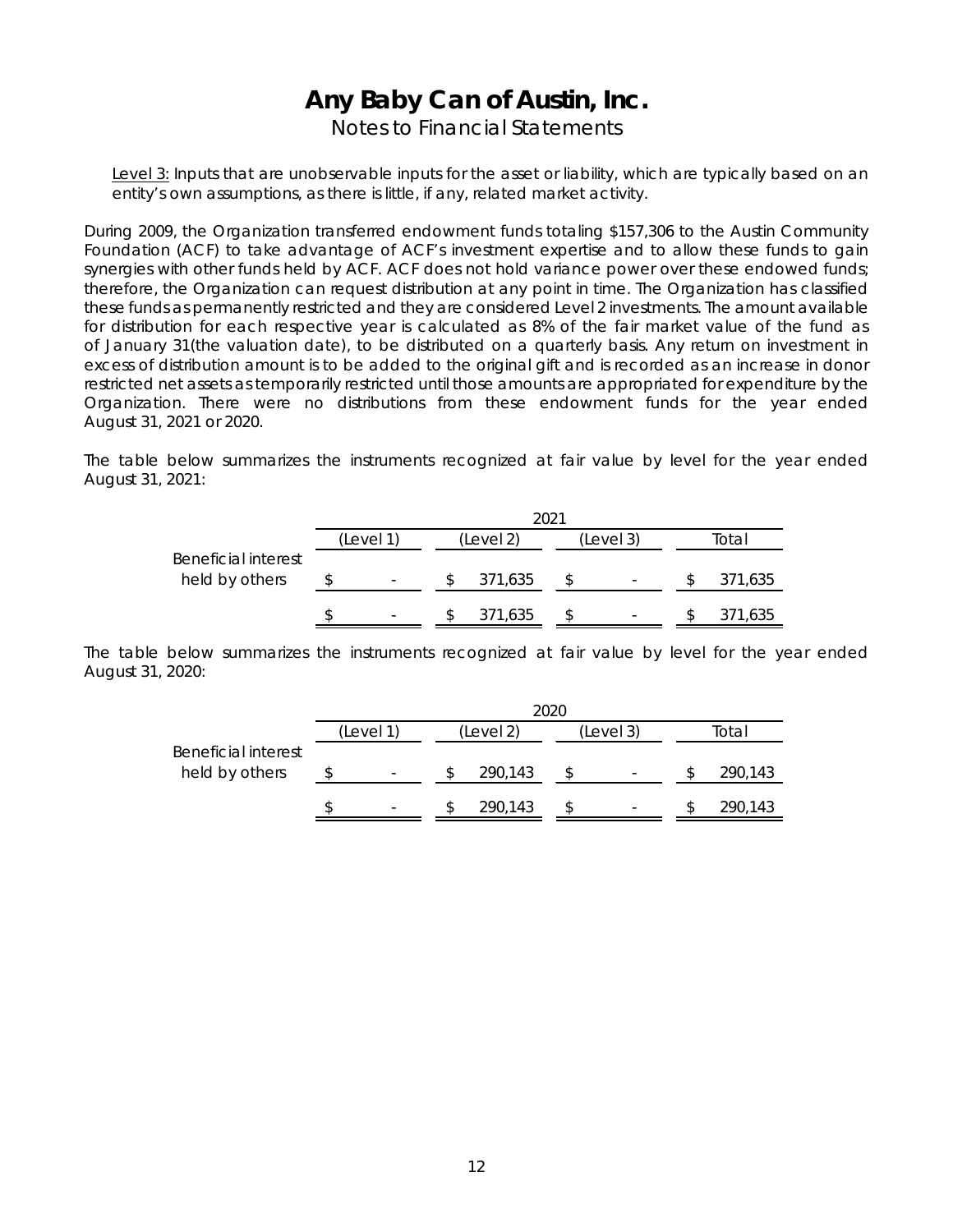Notes to Financial Statements

### **Note 5. Property and Equipment**

Property and equipment as of August 31, 2021 and 2020 included:

|                                                                                         | 2021 |                                           | 2020 |                                           |  |
|-----------------------------------------------------------------------------------------|------|-------------------------------------------|------|-------------------------------------------|--|
| Land<br><b>Buildings and improvements</b><br>Furniture and equipment<br><b>Vehicles</b> | \$   | 135,000<br>2,966,288<br>423,070<br>64,015 | \$   | 135,000<br>2,948,405<br>423,070<br>64,015 |  |
|                                                                                         |      | 3,588,373                                 |      | 3,570,490                                 |  |
| Accumulated depreciation                                                                |      | (870,357)                                 |      | (763, 684)                                |  |
| Total property and equipment                                                            |      | 2,718,016                                 |      | 2,806,806                                 |  |

Depreciation expense was \$106,673 and \$106,875 respectively for the years ended August 31, 2021 and 2020.

### **Note 6. Line of Credit**

The Organization obtained a line of credit agreement with a financial institution with a \$600,000 limit that matures upon demand and bears interest at a variable interest rate, based upon the prime rate plus 4.291% through October 4, 2020 and 4.247% beginning October 5, 2020 and thereafter. No amounts were outstanding on the line of credit as of August 31, 2021 and 2020.

### **Note 7. PPP Note Payable**

On April 20, 2020, the Company entered into a Note (the Note) with PlainsCapital Bank (the Lender) for \$1,279,100 pursuant to the terms of the Paycheck Protection Program (PPP) authorized by the Coronavirus Aid, Relief, and Economic Security (CARES) Act (CARES Act). The Note accrued interest at a rate of 1.0% per annum and was due two years from the date of the Note, at which time all unpaid principal, accrued interest would be due and payable. In accordance with the CARES Act, no interest or principal would be due during the first six months following execution, although interest would accrue over this six month deferral period.

Under the terms of the Program, PPP loan recipients could apply for and be granted forgiveness for all or a portion of the loan granted under the PPP. Such forgiveness was determined, subject to limitations, based on the use of loan proceeds for eligible purposes, including payroll, benefits, rent and utilities, and the maintenance of the Company's payroll levels.

On January 8, 2021, the entire principal balance of the PPP loan of \$1,279,100 and related accrued interest of \$9,238 was deemed forgiven and paid in full by the Small Business Administration (SBA). The Organization's Statement of Activities for the current year ended August 31, 2021 reflects the revenue from the PPP loan forgiveness.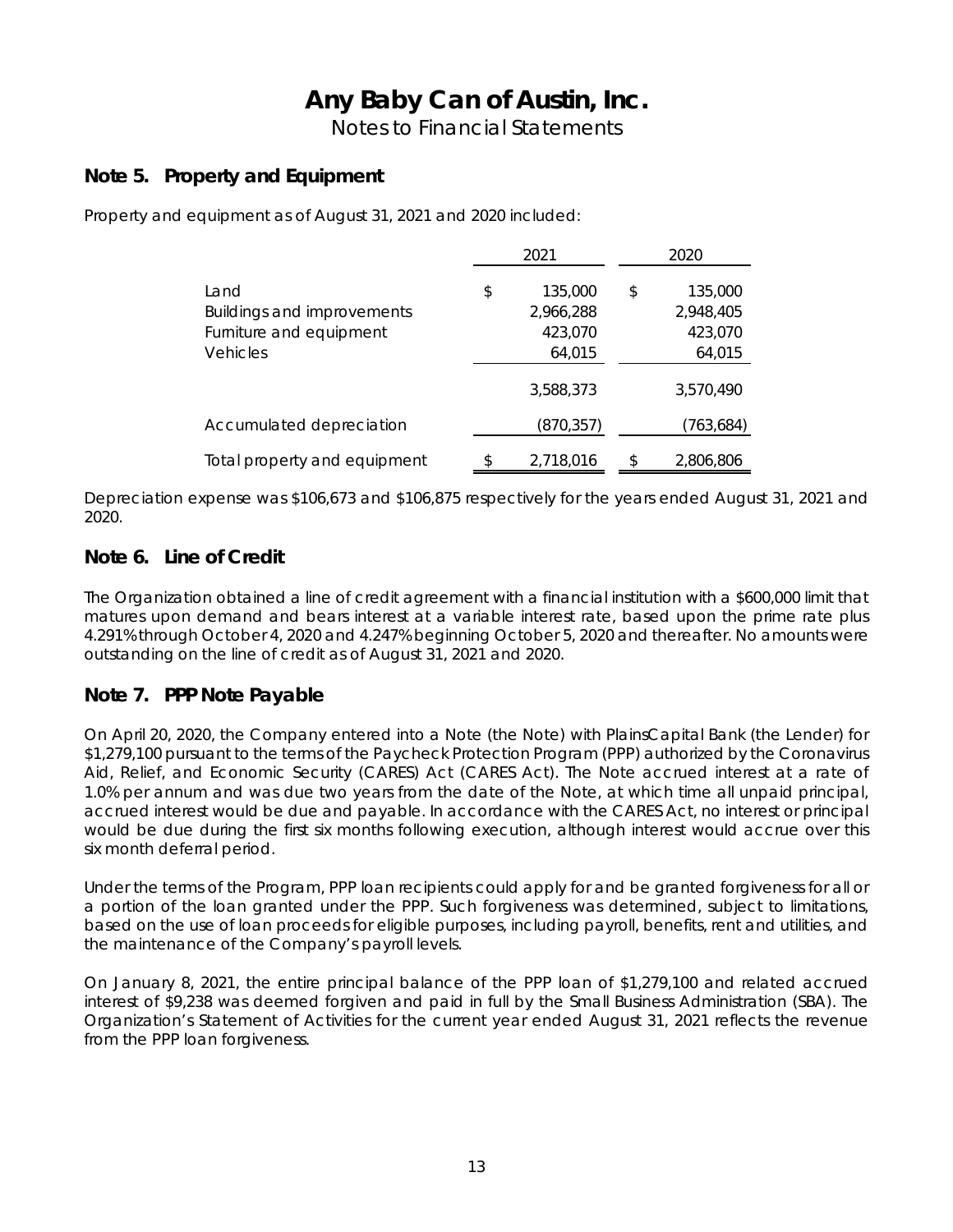Notes to Financial Statements

### **Note 8. Net Assets with Donor Restrictions**

Net Assets with Donor Restrictions consisted of the following at August 31, 2021 and 2020:

|                                                           | 2021                 | 2020                 |  |  |
|-----------------------------------------------------------|----------------------|----------------------|--|--|
| Program use restrictions<br><b>Endowment restrictions</b> | 2.142.596<br>295,107 | 1,344,444<br>230.396 |  |  |
| Total net assets with donor restrictions                  | 2.437.703            | 1,574,840            |  |  |

Net assets released from Net Assets with Donor Restrictions due to the satisfaction of requirements consisted of the following at August 31, 2021 and 2020:

|                          | 2021      | 2020       |           |  |
|--------------------------|-----------|------------|-----------|--|
| Program use restrictions | 3,621,012 | $\cdot$ \$ | 3,404,963 |  |

### **Note 9. Endowments**

The Organization has interpreted Texas UPMIFA as requiring the preservation of the fair value of the original gift as of the gift date of the donor-restricted endowment funds absent explicit donor stipulations to the contrary. As a result of this interpretation, the Organization classified as permanently restricted net assets (a) the original value of gifts donated to the permanent endowment, (b) the original value of subsequent gifts to the permanent endowment, and (c) accumulations to the permanent endowment made in accordance with the direction of the applicable donor gift instrument at the time the accumulation is added to the fund. The remaining portion of the donor-restricted endowment fund that is not classified as permanently restricted net assets is classified as temporarily restricted net assets until those amounts are appropriated for expenditure by the Organization in a manner consistent with a standard of prudence prescribed by Texas UPMIFA. Both the permanent and temporary restricted net assets are classified as Net Assets with Donor Restrictions on the face of the financial statements.

In accordance with Texas UPMIFA, the Organization considers the following factors in making a determination on the amount, if any, to be available for distribution from each endowment fund:

- The duration and preservation of the fund
- The purposes of the Organization and the donor-restricted endowment fund
- General economic conditions
- The possible effect of inflation and deflation
- The expected total return from income and the appreciation of investments
- Other resources of the Organization
- The investment policies of the Organization

The Organization's endowments consist of two funds established for the benefit of children in the Austin community.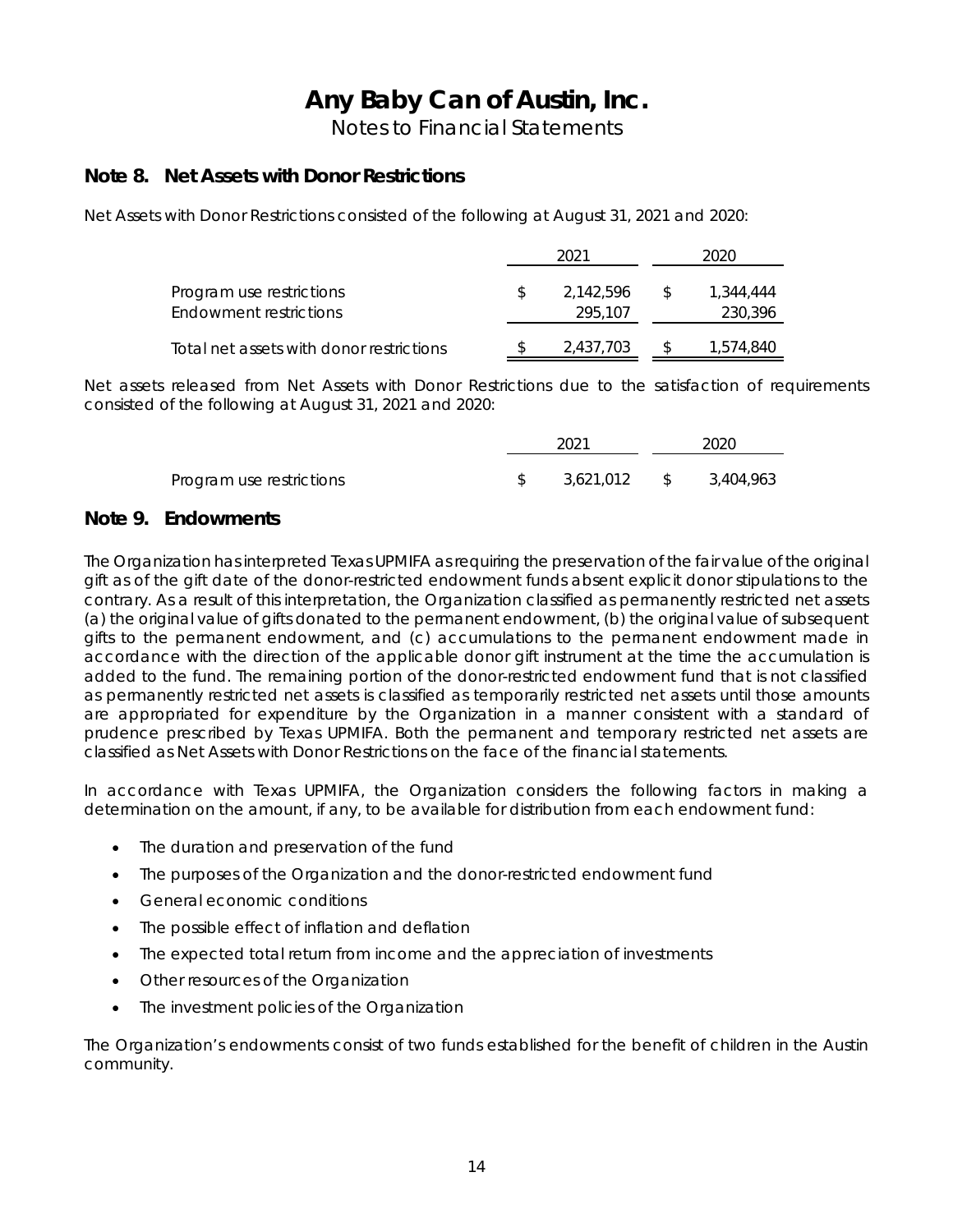Notes to Financial Statements

The Mary Sams Memorial Fund represents a gift of bonds given in perpetuity to the Organization that is classified as Net Assets with Donor Restrictions. This endowment requires the original endowment of \$157,306 to remain in perpetuity. The remaining portion of this donor-restricted endowment fund that is not classified as permanently restricted is classified as temporarily restricted until those amounts are appropriated for expenditure by the Organization. As discussed in Note 4, during 2009 the Organization transferred these endowed funds to ACF.

The second endowment fund was established by the Organization using its own unrestricted funds and is held at ACF as well. These funds, and any gains/losses in these funds, are recorded under Net Assets without Donor Restrictions.

Both of these endowment funds are recorded at fair value on the Statements of Financial Position as Beneficial Interests in Assets Held by Others.

The summary of changes in endowment assets for the years ended August 31, 2021 and 2020 is as follows:

|                                           | Net Assets<br>without Donor<br><b>Restrictions</b> |        | Net Assets with<br>Donor<br><b>Restrictions</b> | Total |         |  |
|-------------------------------------------|----------------------------------------------------|--------|-------------------------------------------------|-------|---------|--|
| Endowment assets as of<br>August 31, 2019 | \$                                                 | 56,332 | \$<br>217,228                                   | \$    | 275,398 |  |
| Investment earnings, net                  |                                                    | 3,415  | 13,168                                          |       | 16,583  |  |
| Endowment assets as of<br>August 31, 2020 |                                                    | 59,747 | 230,396                                         |       | 290,143 |  |
| Investment earnings, net                  |                                                    | 16,781 | 64,711                                          |       | 81,492  |  |
| Endowment assets as of<br>August 31, 2021 | \$                                                 | 76,528 | \$<br>295,107                                   | \$    | 371,635 |  |

#### **Funds with Deficiencies**

From time to time, the fair value of assets associated with individual donor restricted endowment funds may fall below the level that the donor or Board of Directors requires the Organization to retain as a fund of perpetual duration. There were no funds with deficiencies as of August 31, 2021 and 2020.

#### **Return Objectives and Risk Parameters**

The Organization has adopted investment and spending policies for endowment assets that attempt to provide a predictable stream of funding to programs supported by its endowment while seeking to maintain the purchasing power of the endowment assets. Under this policy, as approved by the Board of Directors, the endowment assets are invested in a manner that is intended to produce results that produce a yield that preserves the endowment's purchasing power by meeting the Organization's Spending Policy, expenses and inflation over a long time horizon, while assuming a moderate level of investment risk. Actual returns in any given year may vary from this amount.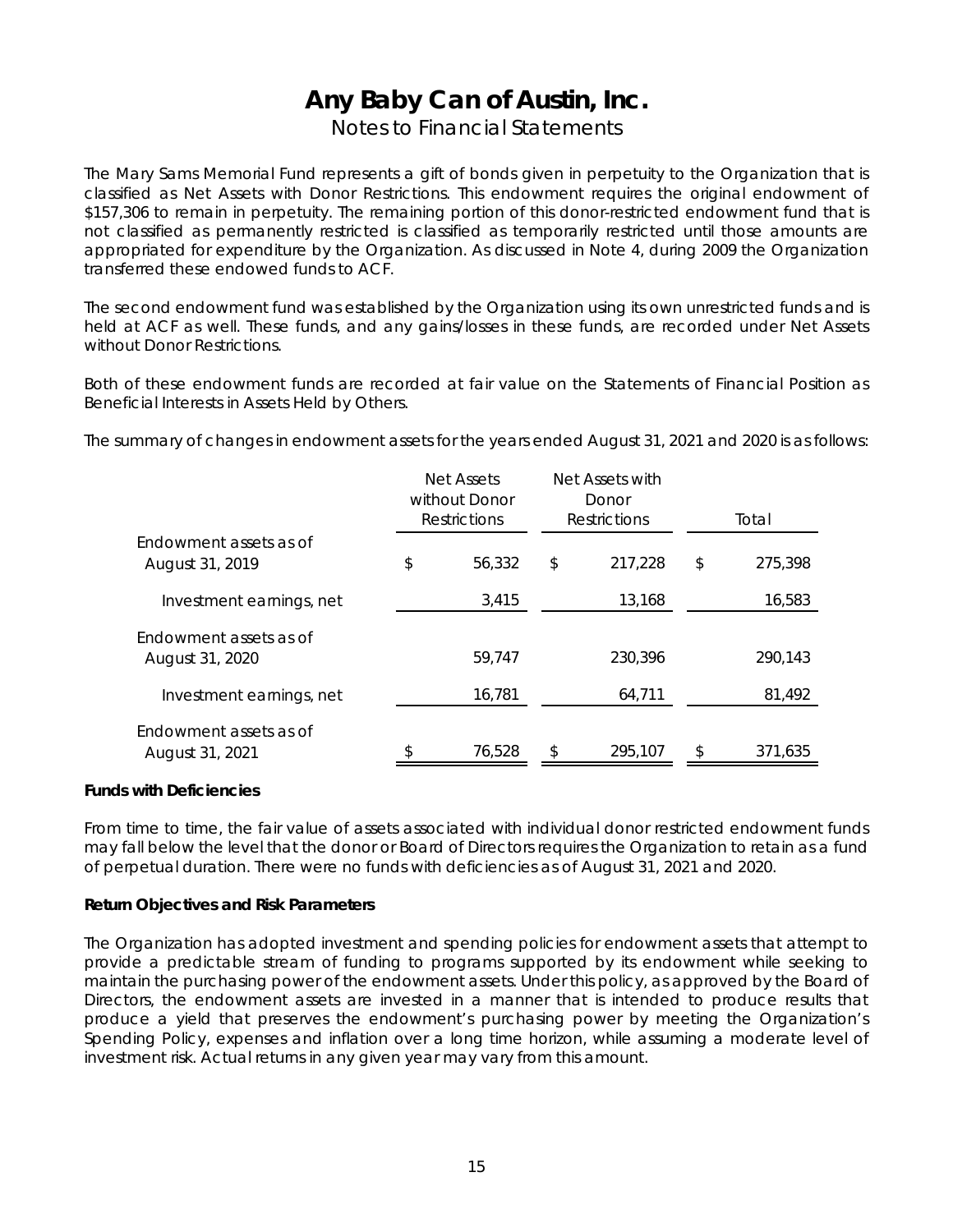Notes to Financial Statements

### **Strategies Employed for Achieving Objectives**

To satisfy its long-term rate-of-return objectives, the Organization relies on a total return strategy in which investment returns are achieved through both capital appreciation (realized and unrealized) and current yield (interest and dividends). The Organization targets a diversified asset allocation that places a greater emphasis on equity-based investments to achieve its long-term return objectives within prudent risk constraints.

### **Spending Policy and How the Investment Objectives Relate to Spending Policy**

The Mary Sams Memorial Fund endowment requires the original endowment of \$157,306 to remain in perpetuity, with 8% of the fair market value of the fund as of January 31 each year (the valuation date) to be available for distribution on a quarterly basis. Any return on investment in excess of distribution amount is to be added to the original gift and is recorded as an increase in donor restricted net assets as temporarily restricted until those amounts are appropriated for expenditure by the Organization. There were no distributions from this endowment for the years ended August 31, 2021 or 2020.

The second endowment fund that was established by the Organization using its own unrestricted funds had no distributions as well for the years ended August 31, 2021 or 2020. This fund was established to provide general support for the Organization and distributions of the spendable amount of the endowment fund are at the request of the Organization in agreeance with Austin Community Foundation's (ACF's) Endowment Fund policies.

### **Note 10. Retirement Plan**

The Organization offers a 403(b) retirement plan. All employees are eligible to participate on their first day of employment. The Organization will match 50% of an employee's contributions up to 4% of their salary deferral after an employee has been employed for one year. Any employee contributions made toward the retirement plan are 100% vested. Participating employees vest employer contributions at 25% per year of service, reaching 100% after four years. Employer retirement match expense for the years ended August 31, 2021 and 2020 was approximately \$73,950 and \$60,600 respectively.

### **Note 11. Commitments and Contingencies**

### **Leases**

The Organization has various equipment leases for copiers as well as a facility lease. Lease expense was approximately \$44,146 and \$44,193 for the years ended August 31, 2021 and 2020, respectively.

Minimum future lease payments as of August 31, 2021 are as follows:

| Year Ending<br>August 31,    |    |                                      |
|------------------------------|----|--------------------------------------|
| 2022<br>2023<br>2024<br>2025 | \$ | 44.056<br>44.056<br>21,656<br>10.456 |
| 2026                         |    | 9,573                                |
| Total                        | S  | 129,797                              |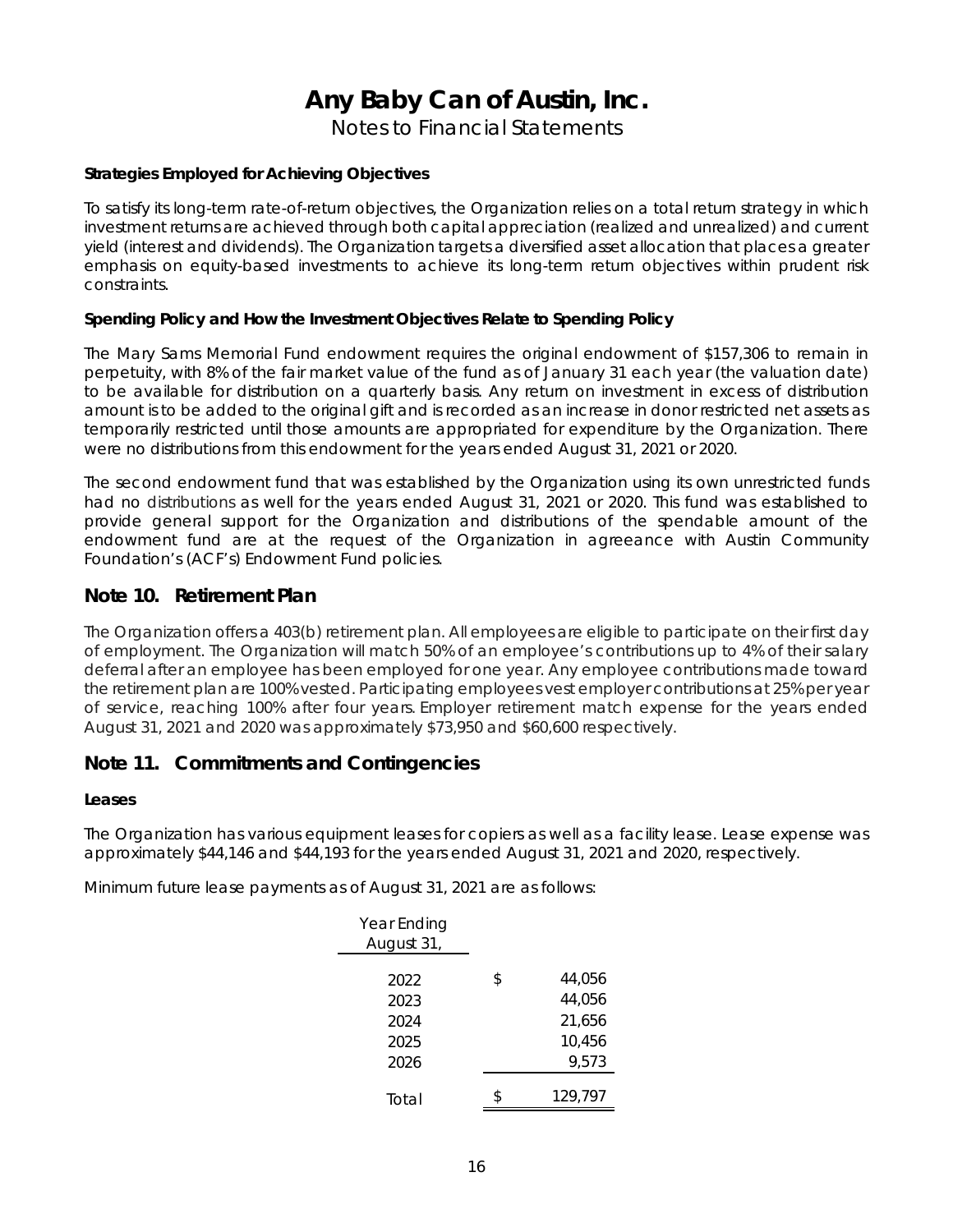Notes to Financial Statements

### **Contracts with Grantors**

The Organization is funded by contracts that are subject to review and audit by grantor agencies. These contracts have certain compliance requirements and if audits by the grantor agencies disclose any areas of substantial noncompliance, the Organization may be required to refund any disallowed costs. Management believes the Organization has complied with applicable requirements.

#### **Contingencies**

The Organization from time to time may be involved in contingencies relating to claims arising out of its ordinary course of business. Management believes that there are no claims or actions pending or threatened against the Organization, the ultimate disposition of which would have a material impact on the Organization's financial position, results of operations, or cash flows.

### **Note 12. Concentrations**

During the years ended August 31, 2021 and 2020, the Organization received approximately 64% and 61%, respectively, of total revenue from contracts funded through federal, state, and local governments. It is reasonably possible that at some time these contracts could cease, or funding could be reduced, which would have a severe impact on the Organization. However, the Organization does not expect these contracts will be lost in the near future. The Organization also relies on private contributions to provide matches towards grants and also to provide supplemental funds for programs and other expenses not funded by federal, state, or local awards.

### **Note 13. Special Events**

Special events revenue, net of expenses, for the years ended August 31, 2021 and 2020 consisted of the following:

|                                                      | 2021                              |   | 2020                        |
|------------------------------------------------------|-----------------------------------|---|-----------------------------|
| <b>Harvest Classic</b><br>One Stellar Night<br>Other | \$<br>60,000<br>105,228<br>44.943 | S | 75,000<br>147,973<br>71,858 |
| Total                                                | \$<br>210,171                     | S | 294,831                     |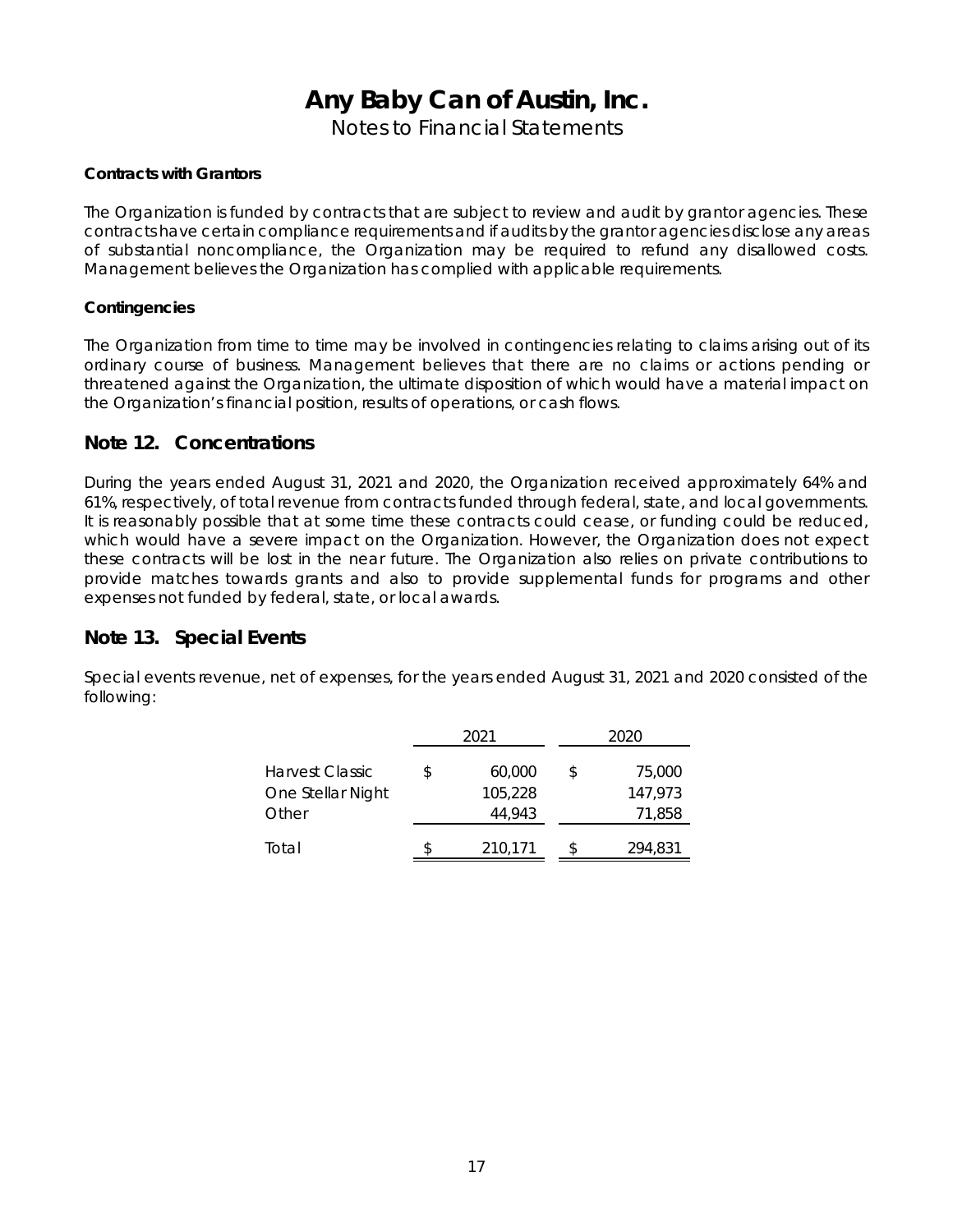Notes to Financial Statements

### **Note 14. Functional Classification of Expenses**

Functional expenses for the year ended August 31, 2021 are as follows:

|                                      | Program<br>Services | Management<br>and General | Fundraising   |     | Total<br>2021 |
|--------------------------------------|---------------------|---------------------------|---------------|-----|---------------|
| Salaries, benefits and payroll taxes | \$<br>10,032,339    | \$<br>96,483              | \$<br>560,719 | \$. | 10,689,541    |
| Communication                        | 107,747             | 491                       | 3,634         |     | 111,872       |
| Staff professional development       | 145,197             | 567                       | 4,188         |     | 149,952       |
| Travel                               | 37,744              | 10                        | 31            |     | 37,785        |
| Professional fees and contracts      | 1,132,545           | 479                       | 58,397        |     | 1,191,421     |
| Office and program supplies          | 100,611             | 345                       | 3,466         |     | 104,422       |
| Printing and duplication             | 7,965               | 22                        | 4,259         |     | 12,246        |
| Subscriptions and dues               | 126,365             | 412                       | 6,480         |     | 133,257       |
| Equipment rental and maintenance     | 32,867              | 2,128                     | 1,549         |     | 36,544        |
| Equipment and technology purchases   | 259,856             | 3,388                     | 1,469         |     | 264,713       |
| Occupancy                            | 96,749              | 1,704                     | 8,172         |     | 106,625       |
| Client assistance                    | 397,342             |                           |               |     | 397,342       |
| Fundraising expenses                 |                     |                           | 23,364        |     | 23,364        |
| <b>Business expense</b>              | 92,760              | 12,075                    | 25,929        |     | 130,764       |
| Depreciation expense                 | 95,780              | 1,881                     | 9,012         |     | 106,673       |
| In-kind expense                      | 26,535              |                           | 51,108        |     | 77,643        |
| Total expenses                       | \$12,692,402        | 119,985                   | \$761,777     |     | \$13,574,164  |

Functional expenses for the year ended August 31, 2020 are as follows:

|                                      | Program         | Management    |               | Total            |
|--------------------------------------|-----------------|---------------|---------------|------------------|
|                                      | Services        | and General   | Fundraising   | 2020             |
| Salaries, benefits and payroll taxes | \$<br>8,277,381 | \$<br>92.763  | \$<br>506,737 | \$<br>8,876,881  |
| Communication                        | 92,894          | 547           | 3,350         | 96,791           |
| Staff professional development       | 114,137         | 372           | 2,520         | 117,029          |
| Travel                               | 160,794         | 49            | 193           | 161,036          |
| Professional fees and contracts      | 1,150,004       | 3,970         | 12,959        | 1,166,933        |
| Office and program supplies          | 41,582          | 2,357         | 1,646         | 45,585           |
| Printing and duplication             | 9,866           | 359           | 4,088         | 14,313           |
| Subscriptions and dues               | 54,169          | 5,736         | 5,592         | 65,497           |
| Equipment rental and maintenance     | 32,888          | 191           | 1,541         | 34,620           |
| Equipment and technology purchases   | 32,607          | 1,947         | 2,847         | 37,401           |
| Occupancy                            | 138,883         | 1,641         | 8,445         | 148,969          |
| Client assistance                    | 317,773         | 1,350         | 0             | 319,123          |
| <b>Fundraising expenses</b>          |                 |               | 62,796        | 62,796           |
| <b>Business expense</b>              | 56,764          | 26,692        | 53,372        | 136,828          |
| Depreciation expense                 | 97,461          | 1,628         | 7,786         | 106,875          |
| In-kind expense                      | 12,398          |               | 55,716        | 68,114           |
| Total expenses                       | 10,589,601      | \$<br>139,602 | \$<br>729,588 | \$<br>11,458,791 |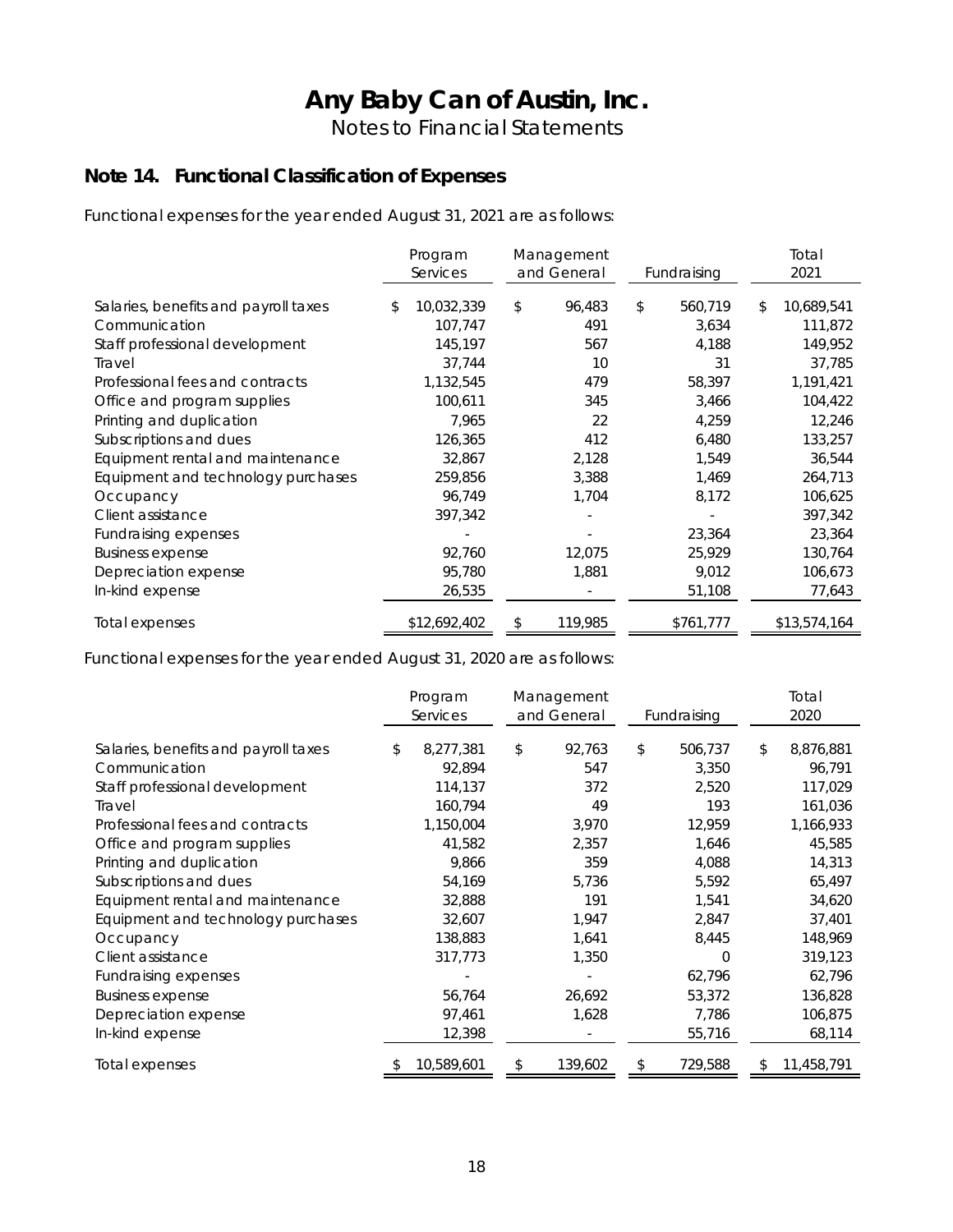Notes to Financial Statements

### **Note 15. Liquidity and Availability of Financial Assets**

The Organization regularly monitors liquidity required to meet its operating needs and other contractual commitments, while also striving to maximize the investment of its available funds. The Organization has various sources of liquidity at its disposal, including cash, cash equivalents and line of credit. See Note 6 for information about the Organization's line of credit.

For purposes of analyzing resources available to meet general expenditures over a 12-month period, the Organization considers all expenditures related to its ongoing activities and the conduct of services undertaken to support those activities to be general expenditures.

In addition to financial assets available to meet general expenditures over the next 12 months, the Organization operates with a balanced budget and anticipates collecting sufficient revenue to cover general expenditures not covered by donor-restricted resources. Refer to the statement of cash flows which identifies the sources and uses of the Organization's cash and shows positive cash generated by operation for 2021 and 2021.

As of August 31, 2021, the following financial assets could readily be made available within one year of the balance sheet date to meet general expenditures:

| Cash and cash equivalents                    | S | 3.934.235 |
|----------------------------------------------|---|-----------|
| Accounts receivable                          |   |           |
| Grants and contracts                         |   | 1,725,985 |
| <b>Medical Billings</b>                      |   | 159,201   |
| Pledges and other, net                       |   | 3,806     |
| Beneficial interest in assets held by others |   | 371,635   |
|                                              |   |           |
|                                              |   | 6.194.862 |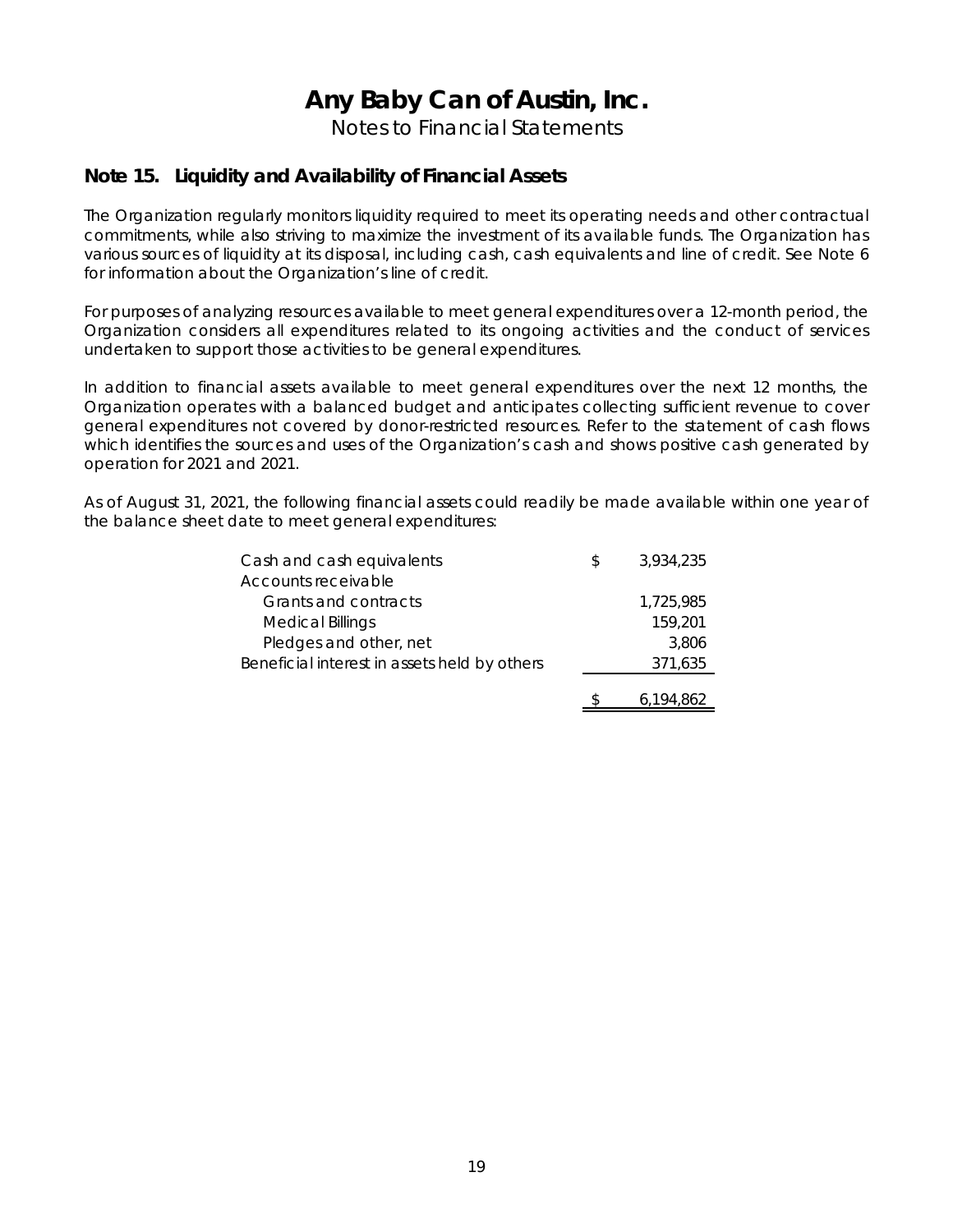

### **Independent Auditor's Report on Internal Control over Financial Reporting and on Compliance and Other Matters Based on an Audit of Financial Statements Performed in Accordance with** *Government Auditing Standards*

To the Board of Directors of Any Baby Can of Austin, Inc.

We have audited, in accordance with auditing standards generally accepted in the United States of America and the standards applicable to financial audits contained in *Government Auditing Standards,*  issued by the Comptroller General of the United States, the financial statements of Any Baby Can of Austin, Inc. (the Organization), which comprise the statement of financial position as of August 31, 2021, and the related statements of activities and cash flows for the years then ended, and the related notes to the financial statements and have issued our report thereon dated May 10, 2022.

### **Internal Control over Financial Reporting**

In planning and performing our audit of the financial statements, we considered the Organization's internal control over financial reporting (internal control) to determine the audit procedures that are appropriate in the circumstances for the purpose of expressing our opinion on the financial statements, but not for the purpose of expressing an opinion on the effectiveness of the Organization's internal control. Accordingly, we do not express an opinion on the effectiveness of the Organization's internal control.

A *deficiency in internal control* exists when the design or operation of a control does not allow management or employees, in the normal course of performing their assigned functions, to prevent, or detect and correct misstatements on a timely basis. A *material weakness* is a deficiency, or a combination of deficiencies, in internal control, such that there is a reasonable possibility that a material misstatement of the entity's financial statements will not be prevented, or detected and corrected on a timely basis. A *significant deficiency* is a deficiency, or a combination of deficiencies, in internal control that is less severe than a material weakness, yet important enough to merit attention by those charged with governance.

Our consideration of internal control was for the limited purpose described in the first paragraph of this section and was not designed to identify all deficiencies in internal control over financial reporting that might be material weaknesses or significant deficiencies. Given these limitations, during our audit we did not identify any deficiencies in internal control over financial reporting that we consider to be material weaknesses. However, material weaknesses may exist that have not been identified.

#### **Compliance and Other Matters**

As part of obtaining reasonable assurance about whether the Organization's financial statements are free from material misstatement, we performed tests of its compliance with certain provisions of laws, regulations, contracts, and grant agreements, noncompliance with which could have a direct and material effect on the determination of financial statement amounts. However, providing an opinion on compliance with those provisions was not an objective of our audit and, accordingly, we do not express such an opinion. The results of our tests disclosed no instances of noncompliance or other matters that are required to be reported under *Government Auditing Standards.*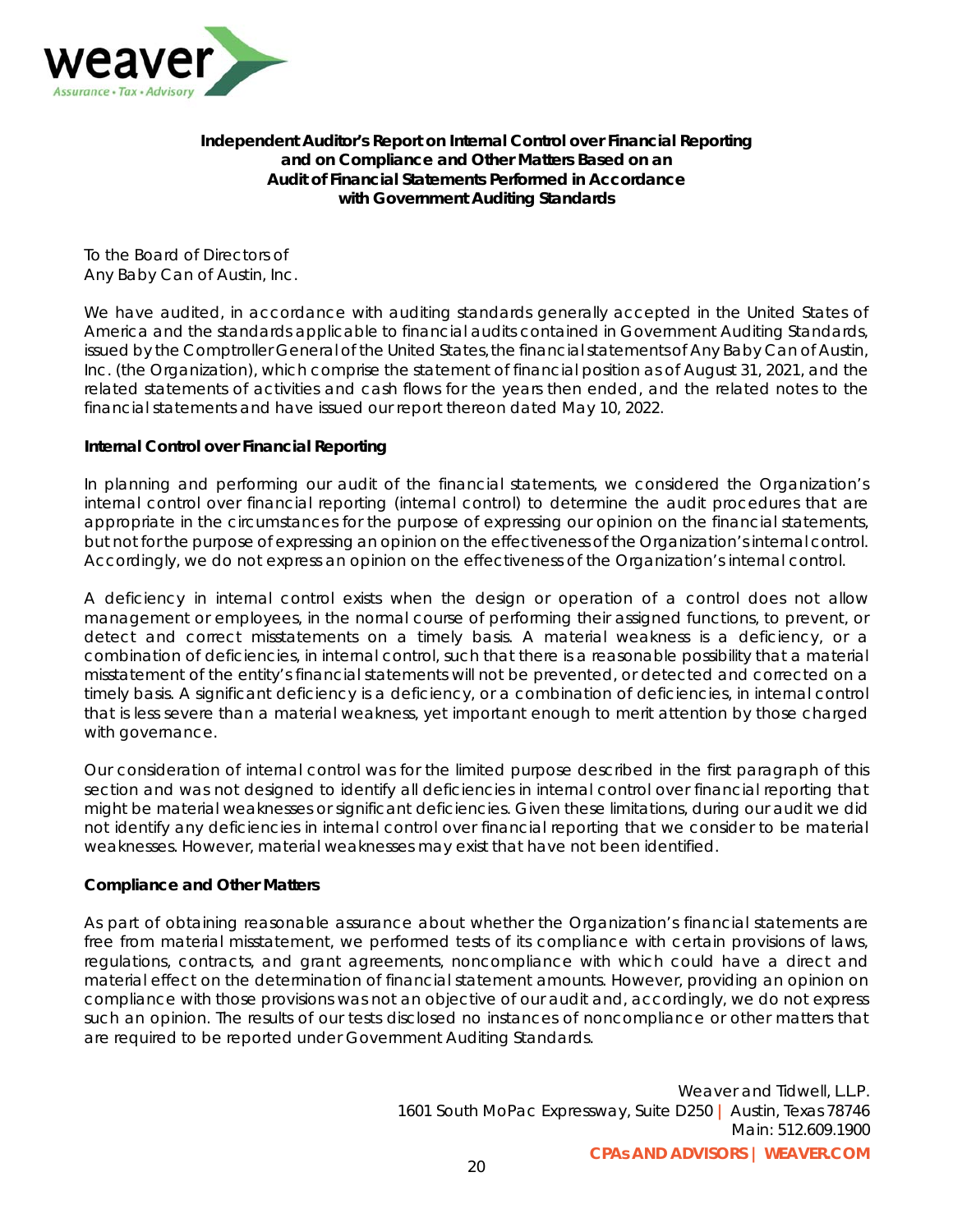The Board of Directors of Any Baby Can of Austin, Inc.

### **Purpose of this Report**

The purpose of this report is solely to describe the scope of our testing of internal control and compliance and the results of that testing, and not to provide an opinion on the effectiveness of the entity's internal control or on compliance. This report is an integral part of an audit performed in accordance with *Government Auditing Standards* in considering the entity's internal control and compliance. Accordingly, this communication is not suitable for any other purpose.

Weaver and Iduell, L.L.P.

WEAVER AND TIDWELL, L.L.P.

Austin, Texas May 10, 2022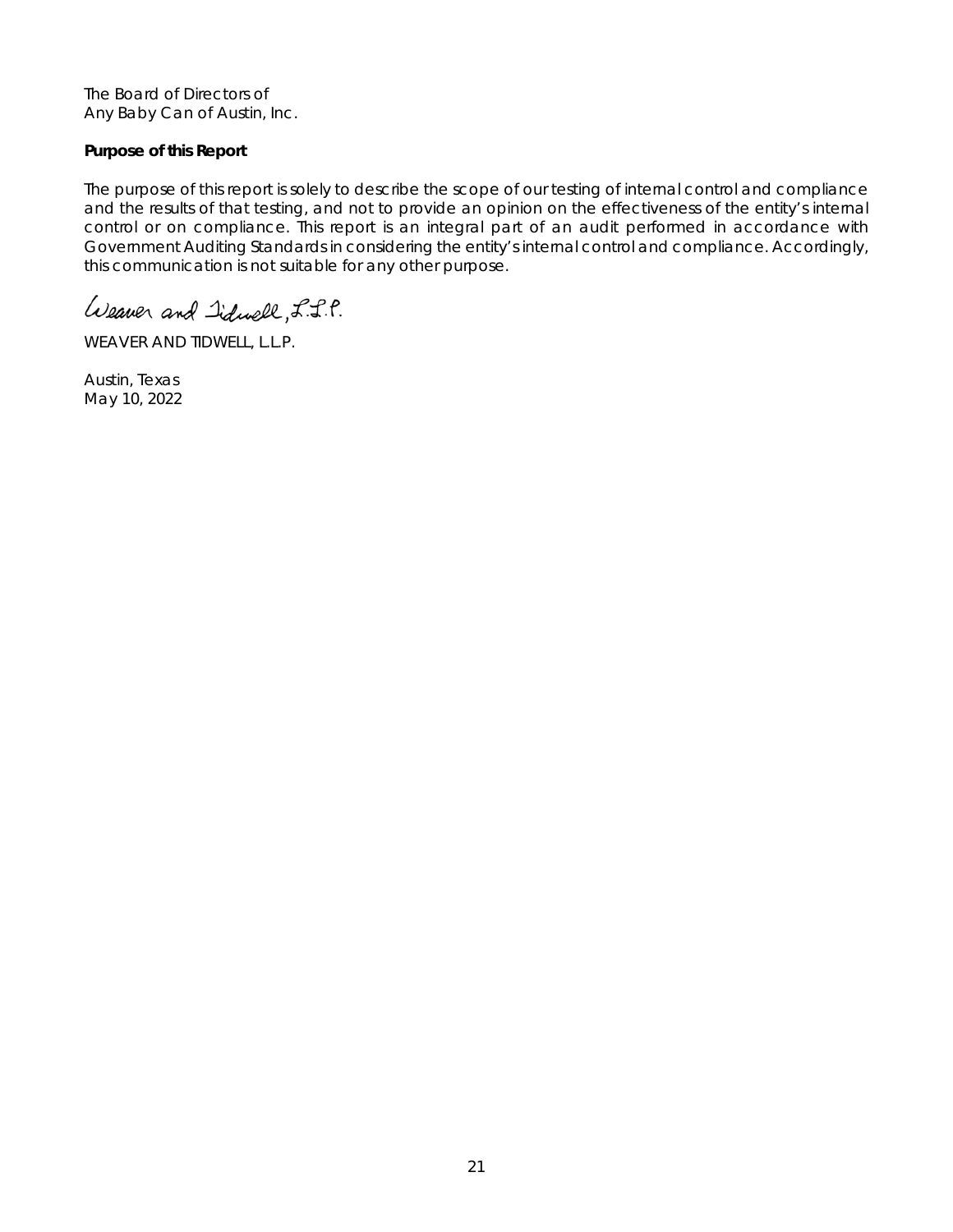

### **Independent Auditor's Report on Compliance for Each Major Program and Report on Internal Control over Compliance in Accordance with the Uniform Guidance and State of Texas Uniform Grant Management Standards**

To the Board of Directors of Any Baby Can of Austin, Inc.

### **Report on Compliance for Each Major Federal and State Program**

We have audited Any Baby Can of Austin, Inc.'s (the Organization) compliance with the types of compliance requirements described in the U.S. Office of Management and Budget (OMB) Compliance Supplement and the State of Texas Uniform Grant Management Standards (UGMS) that could have a direct and material effect on each of the Organization's major federal and state programs for the year ended August 31, 2021. The Organization's major federal and state programs are identified in the summary of auditor's results section of the accompanying schedule of findings and questioned costs.

#### **Management's Responsibility**

Management is responsible for compliance with federal and state statutes, regulations, and the terms and conditions of its federal and state awards applicable to its federal and state programs.

#### **Auditor's Responsibility**

Our responsibility is to express an opinion on compliance for each of the Organization's major federal and state programs based on our audit of the types of compliance requirements referred to above.

We conducted our audit of compliance in accordance with auditing standards generally accepted in the United States of America; the standards applicable to financial audits contained in *Government Auditing Standards*, issued by the Comptroller General of the United States; the audit requirements of Title 2 U.S. *Code of Federal Regulations* (CFR) Part 200, *Uniform Administrative Requirements, Cost Principles, and Audit Requirements for Federal Awards* (Uniform Guidance); and UGMS*.* Those standards, the Uniform Guidance, and UGMS require that we plan and perform the audit to obtain reasonable assurance about whether noncompliance with the types of compliance requirements referred to above that could have a direct and material effect on a major federal and state program occurred. An audit includes examining, on a test basis, evidence about the Organization's compliance with those requirements and performing such other procedures as we considered necessary in the circumstances.

We believe our audit provides a reasonable basis for our opinion on compliance for each major federal and state program. However, our audit does not provide a legal determination of the Organization's compliance.

### **Opinion on Each Major Federal and State Program**

In our opinion, Any Baby Can of Austin, Inc. complied, in all material respects, with the types of compliance requirements referred to above that could have a direct and material effect on each of its major federal and state programs for the year ended August 31, 2021.

> Weaver and Tidwell, L.L.P. 1601 South MoPac Expressway, Suite D250 *|* Austin, Texas 78746 Main: 512.609.1900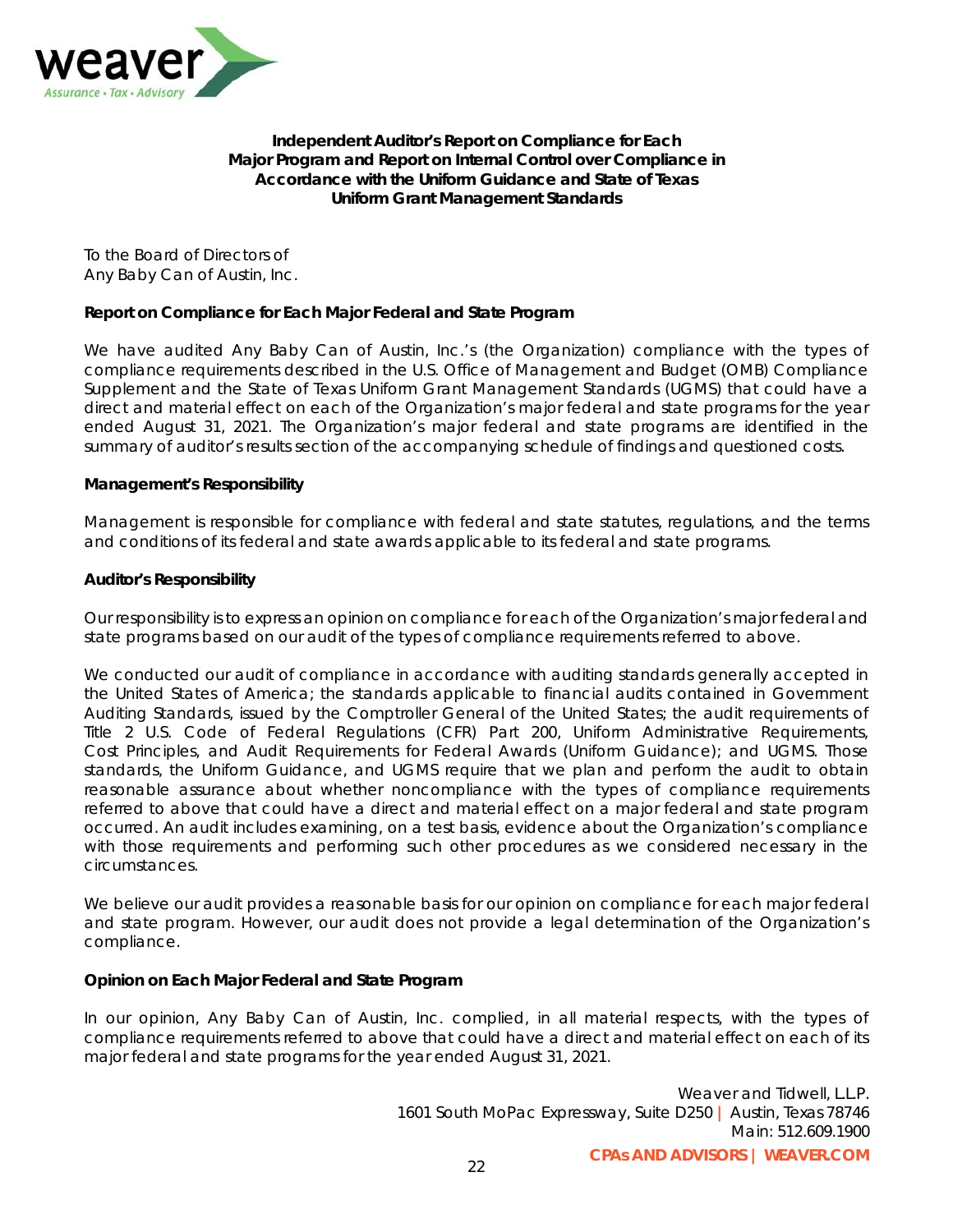The Board of Directors of Any Baby Can of Austin, Inc.

### **Report on Internal Control over Compliance**

Management of Any Baby Can of Austin, Inc. is responsible for establishing and maintaining effective internal control over compliance with the types of compliance requirements referred to above. In planning and performing our audit of compliance, we considered the Organization's internal control over compliance with the types of requirements that could have a direct and material effect on each major federal and state program as a basis for designing auditing procedures that are appropriate in the circumstances for the purpose of expressing an opinion on compliance for each major federal and state program and to test and report on internal control over compliance in accordance with the Uniform Guidance and UGMS, but not for the purpose of expressing an opinion on the effectiveness of internal control over compliance. Accordingly, we do not express an opinion on the effectiveness of the Organization's internal control over compliance.

A *deficiency in internal control over compliance* exists when the design or operation of a control over compliance does not allow management or employees, in the normal course of performing their assigned functions, to prevent, or detect and correct, noncompliance with a type of compliance requirement of a federal or state program on a timely basis. A *material weakness in internal control over compliance* is a deficiency, or combination of deficiencies in internal control over compliance, such that there is a reasonable possibility that material noncompliance with a type of compliance requirement of a federal or state program will not be prevented, or detected and corrected, on a timely basis. A *significant deficiency in internal control over compliance* is a deficiency, or a combination of deficiencies, in internal control over compliance with a type of compliance requirement of a federal or state program that is less severe than a material weakness in internal control over compliance, yet important enough to merit attention by those charged with governance.

Our consideration of internal control over compliance was for the limited purpose described in the first paragraph of this section and was not designed to identify all deficiencies in internal control over compliance that might be material weaknesses or significant deficiencies. We did not identify any deficiencies in internal control over compliance that we consider to be material weaknesses. However, material weaknesses may exist that have not been identified.

The purpose of this report on internal control over compliance is solely to describe the scope of our testing of internal control over compliance and the results of the testing based on the requirements of the Uniform Guidance and UGMS. Accordingly, this report is not suitable for any other purpose.

Weaver and Iiduall L.L.P.

WEAVER AND TIDWELL, L.I.P.

Austin, Texas May 10, 2022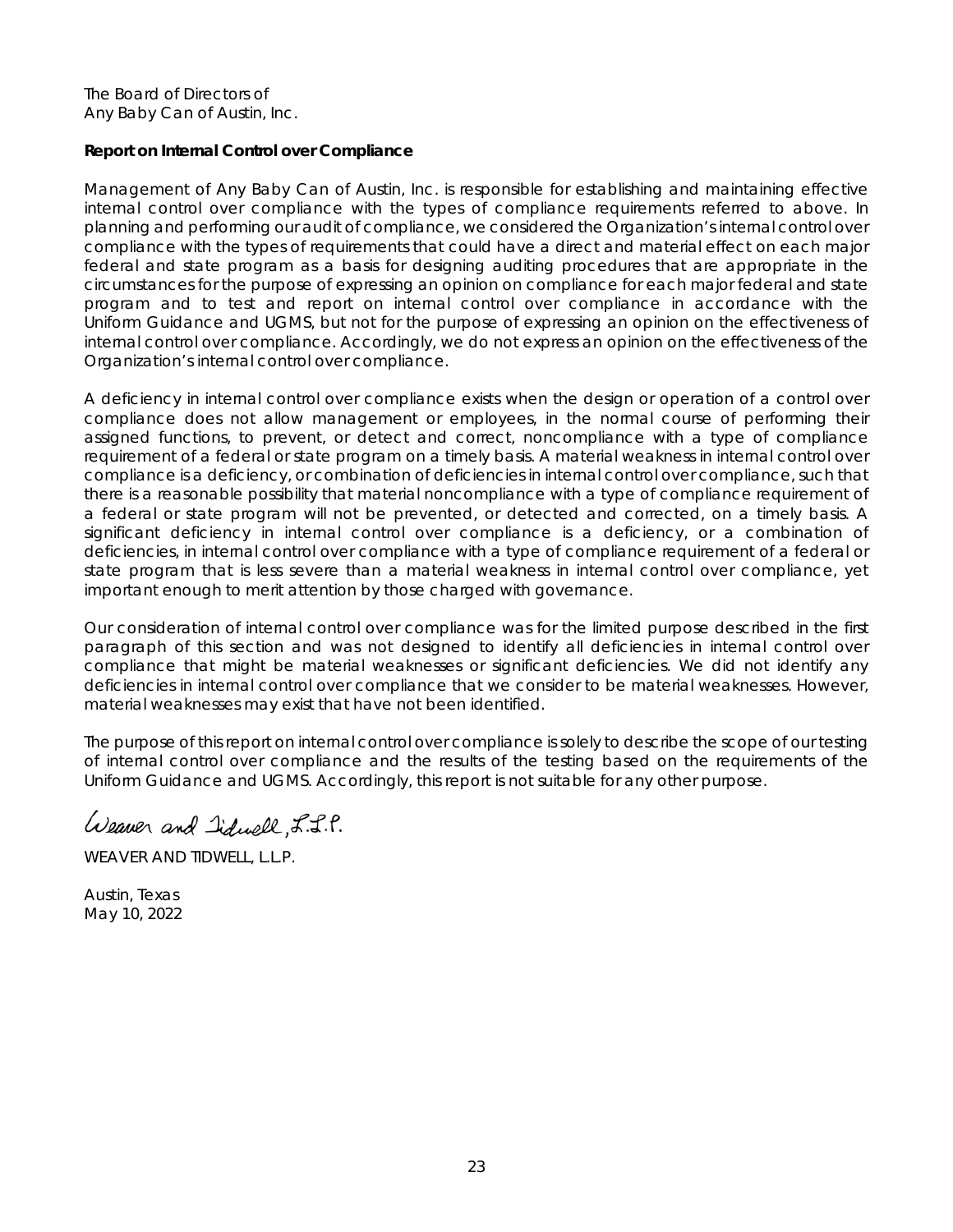### **Any Baby Can of Austin, Inc.**  Schedule of Expenditures of Federal and State Awards Year Ended August 31, 2021

| Grantor/Pass-through Grantor/Program or Cluster Title                                                                                                                                                                                         | Federal<br><b>Assistance Listing</b><br>Number | Pass-Through Entity<br><b>Identifying Number</b> | <b>Expenditures of</b><br>Awards |  |
|-----------------------------------------------------------------------------------------------------------------------------------------------------------------------------------------------------------------------------------------------|------------------------------------------------|--------------------------------------------------|----------------------------------|--|
| <b>Federal Awards</b>                                                                                                                                                                                                                         |                                                |                                                  |                                  |  |
| U.S. Department of Education<br>Pass-through programs from<br>Texas Health and Human Services Commission                                                                                                                                      |                                                |                                                  |                                  |  |
| Early Childhood Intervention Program - Special Education -<br><b>Grants to States</b><br>Early Childhood Intervention Program - Special Education -                                                                                           | 84.027                                         | HHS000640200024                                  | 98,640<br>\$                     |  |
| Grants for Infants and Families                                                                                                                                                                                                               | 84.181                                         | HHS000640200024                                  | 1,810,566                        |  |
| Total U.S. Department of Education                                                                                                                                                                                                            |                                                |                                                  | 1,909,206                        |  |
| U.S. Department of Health and Human Services<br>Pass-through programs from<br>Texas Department of Family and Protective Services<br>Nurse Family Partnership - Temporary Assistance for Needy Families                                        | 93.558                                         | 529-16004500001                                  | 1,526,032                        |  |
| Pass-through programs from<br>Texas Health and Human Services Commission<br>Early Childhood Intervention Program - Temporary<br>Assistance for Needy Families                                                                                 | 93.558                                         | HHS000640200024                                  | 183,117                          |  |
| Total Temporary Assistance for Needy Families (TANF) Cluster                                                                                                                                                                                  |                                                |                                                  | 1,709,149                        |  |
| Pass-through programs from<br>Texas Department of State Health Services<br>Children with Special Healthcare Needs FSCR Program -<br>Maternal and Child Health Block Grant<br>Children with Special Healthcare Needs Case Management Program - | 93.994                                         | HHS000532700002                                  | 83,138                           |  |
| Maternal and Child Health Block Grant                                                                                                                                                                                                         | 93.994                                         | HHS000315700005                                  | 188,846                          |  |
| Total Maternal and Child Health Block Grant                                                                                                                                                                                                   |                                                |                                                  | 271,984                          |  |
| Pass-through programs from<br>Texas Department of Family and Protective Services to United Way<br>Maternal, Infant and Early Childhood Home Visiting Grant Program                                                                            | 93.870                                         | 24532533                                         | 429,000                          |  |
| Provider Relief Fund                                                                                                                                                                                                                          | 93.498                                         |                                                  | 39,885                           |  |
| Total U.S. Department of Health and Human Services                                                                                                                                                                                            |                                                |                                                  | 2.450.018                        |  |
| <b>Total Expenditures of Federal Awards</b>                                                                                                                                                                                                   |                                                |                                                  | 4,359,224                        |  |
| <b>State Awards</b><br><b>Texas Health and Human Services Commission</b><br>Early Childhood Intervention Program -                                                                                                                            |                                                |                                                  |                                  |  |
| Early Childhood Intervention                                                                                                                                                                                                                  | N/A                                            | HHS000640200024                                  | 1,216,194                        |  |
| Early Childhood Intervention Program - Respite Services                                                                                                                                                                                       | N/A                                            | HHS000640200024                                  | 9,942                            |  |
| <b>Total Texas Health and Human Services Commission</b>                                                                                                                                                                                       |                                                |                                                  | 1,226,136                        |  |
| <b>Texas Department of Family and Protective Services</b><br>Nurse Family Partnership                                                                                                                                                         | N/A                                            | 529-16004500001                                  | 65,679                           |  |
| Pass-through programs from:<br>SAFE - Project HOPES                                                                                                                                                                                           | N/A                                            | 24767186                                         | 424,454                          |  |
| Total Texas Department of Family and Protective Services                                                                                                                                                                                      |                                                |                                                  | 490,133                          |  |
| <b>Total Expenditures of State Awards</b>                                                                                                                                                                                                     |                                                |                                                  | 1,716,269                        |  |
| <b>Total Expenditures of Federal and State Awards</b>                                                                                                                                                                                         |                                                |                                                  | \$<br>6,075,493                  |  |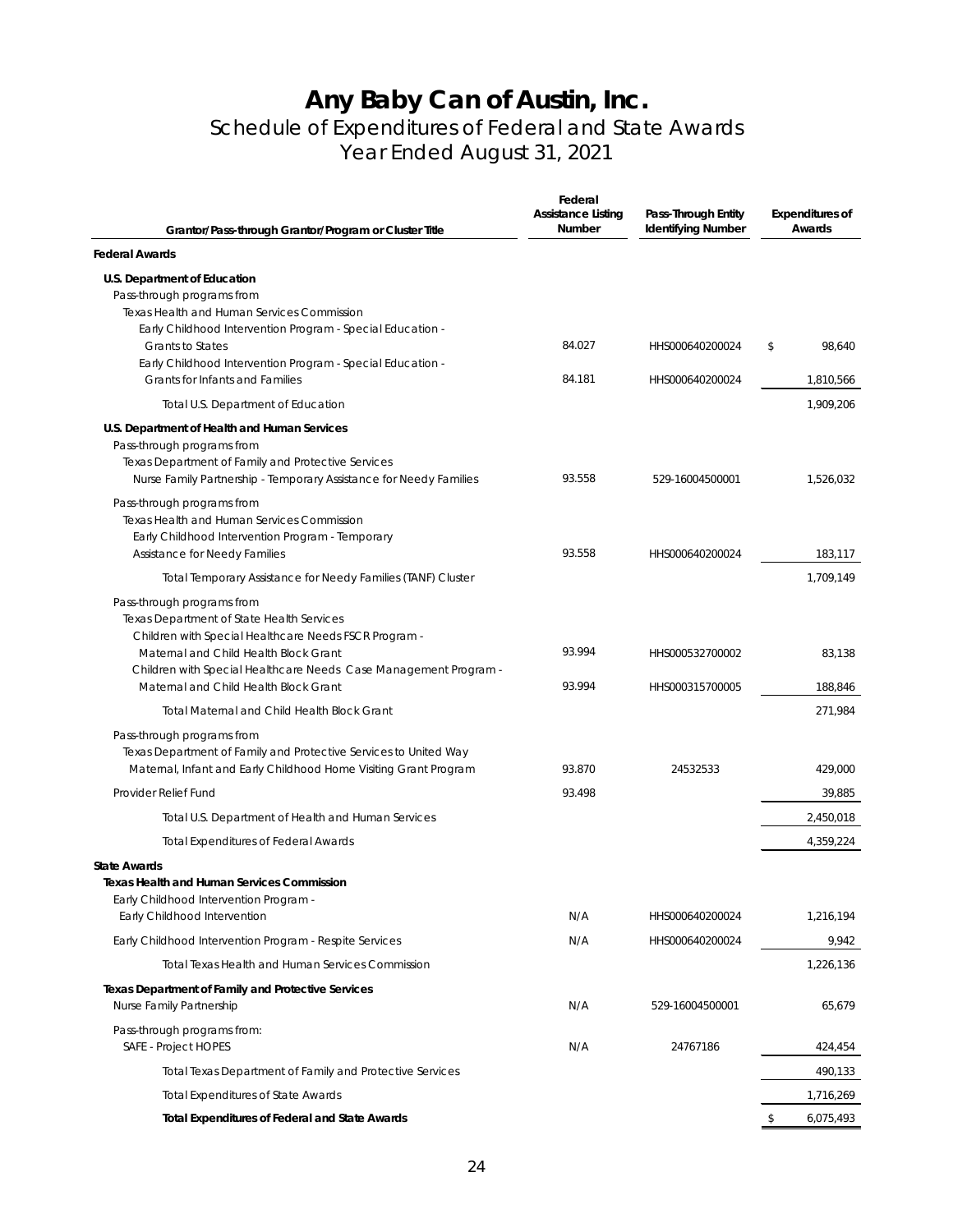Notes to Schedule of Expenditures of Federal and State Awards

### **Summary of Significant Accounting Policies**

### **Reporting Entity**

The schedule of expenditures of federal and state awards (the Schedule) includes the activity of all the federal and state grant programs administered by Any Baby Can of Austin, Inc. (the Organization). The Schedule presents total federal and state awards expended for each individual program.

### **Basis of Accounting**

The expenditures for each of the federal and state financial assistance programs are presented on the accrual basis of accounting, consistent with the Organization's basic financial statements. The amounts reported in the financial statements agree with the amounts reported in the schedule as follows:

| Total federal and state award expenditures per schedule | 6.075.493 |
|---------------------------------------------------------|-----------|
| Plus local funding sources                              | 3.495.771 |
|                                                         |           |
| Total government grants per statement of activities     | 9.571.264 |

### **Local Funds**

In accordance with the terms of the Early Childhood Intervention Program, the Organization provided sources of funds other than federal and state to support the program totaling \$2,446,501 for the year ended August 31, 2021.

### **Insurance Coverage**

Any Baby Can of Austin, Inc. carried insurance coverage of \$1,700,000 per incident for employee theft and \$500,000 for forgery and alteration during the grant period.

### **Indirect Cost Rate**

The Organization has not elected to use the 10% de minimis indirect cost rate allowed under the Uniform Guidance.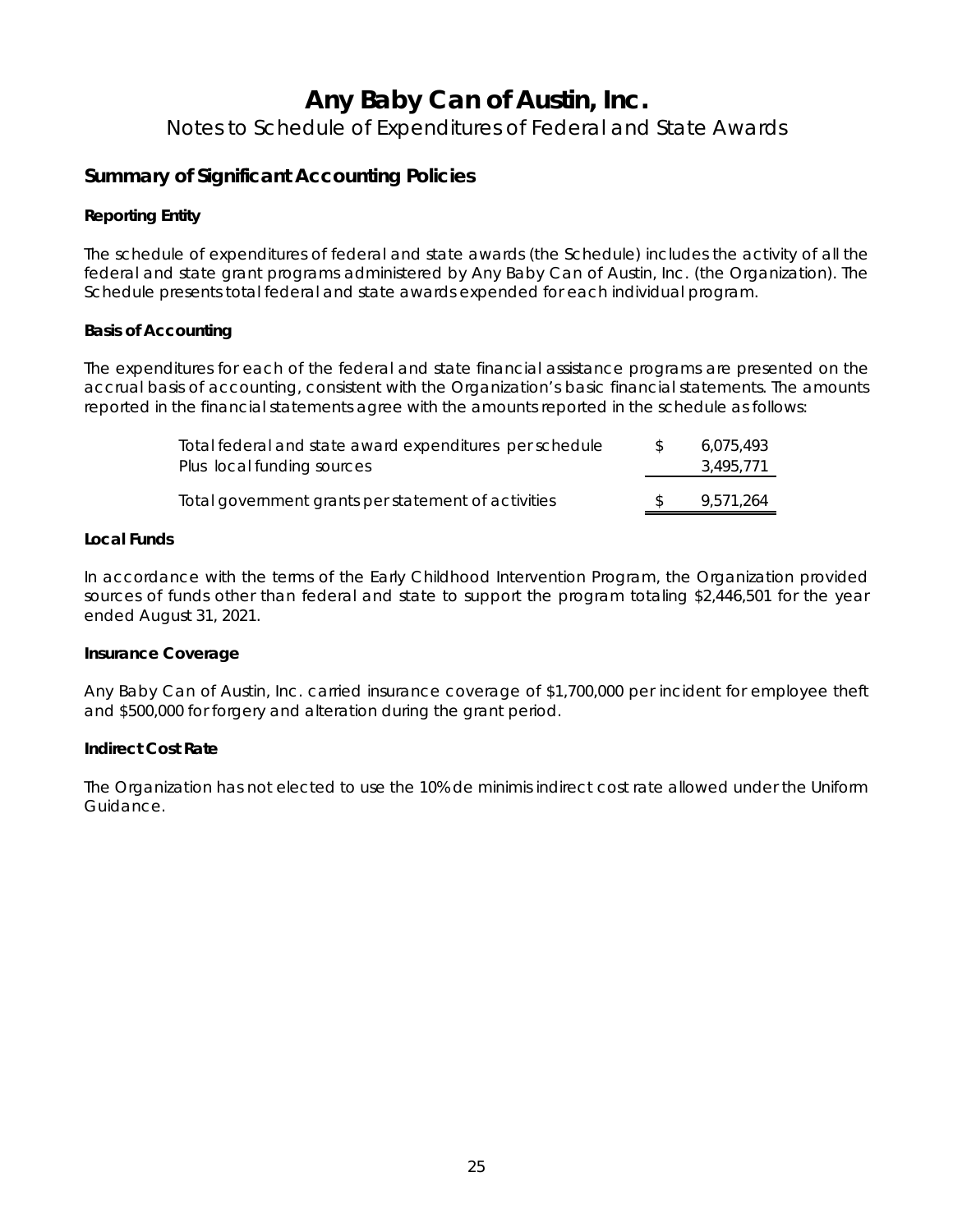Schedule of Findings and Questioned Costs Year Ended August 31, 2021

### **Section 1. Summary of Auditors' Results**

### **Financial Statements** Type of auditors' report issued: Unmodified Internal control over financial reporting: Material weakness identified? No was a state of the state of the state of the state of the state of the state of the state of the state of the state of the state of the state of the state of the state of the state of the s Significant deficiency(ies) identified that are not considered to be material weaknesses? None reported Noncompliance material to financial statements noted? No was approached by the statement of the statements noted? **Federal Awards** Internal control over compliance: Material weakness identified? No Significant deficiency(ies) identified that are not considered to be material weaknesses? None reported Type of auditors' report issued on compliance for major programs: Unmodified Any audit findings disclosed that are required to be reported in accordance with Section 200.516(a) of Uniform Guidance? No was accorded to the state of the No was accorded to the No Identification of major federal program: **Federal Assistance Listing Number Name of Federal Program or Cluster** 93.558 Nurse Family Partnership - Temporary Assistance for Needy Families (TANF Cluster) 93.558 Early Childhood Intervention Program - Temporary Assistance for Needy Families (TANF Cluster) Dollar threshold used to distinguish programs: \$750,000  $$750,000$ Auditee qualifed as low-risk auditee: Yes **State Awards** Internal control over major state programs: Material weakness identified? No contract the contract of the contract of the contract of the contract of the contract of the contract of the contract of the contract of the contract of the contract of the contract of the Significant deficiency(ies) identified that are not considered to be material weaknesses? None reported Type of auditors' report issued on compliance for major programs Unmodified Any audit findings disclosed that are required to be reported in accordance with Section 510(a) of the State of Texas Single Audit Circular? Note that the contract of the contract of the contract of the contract of the contract of the contract of the contract of the contract of the contract of the contract of the contract of the contract of the Identification of major state program: **Grant Number Name of Federal Program or Cluster** HHS00640200024 Early Childhood Intervention Program - Early Childhood Intervention and Respite Services Dollar threshold used to distinguish Type A programs: \$300,000 Auditee qualifed as low-risk auditee: Yes